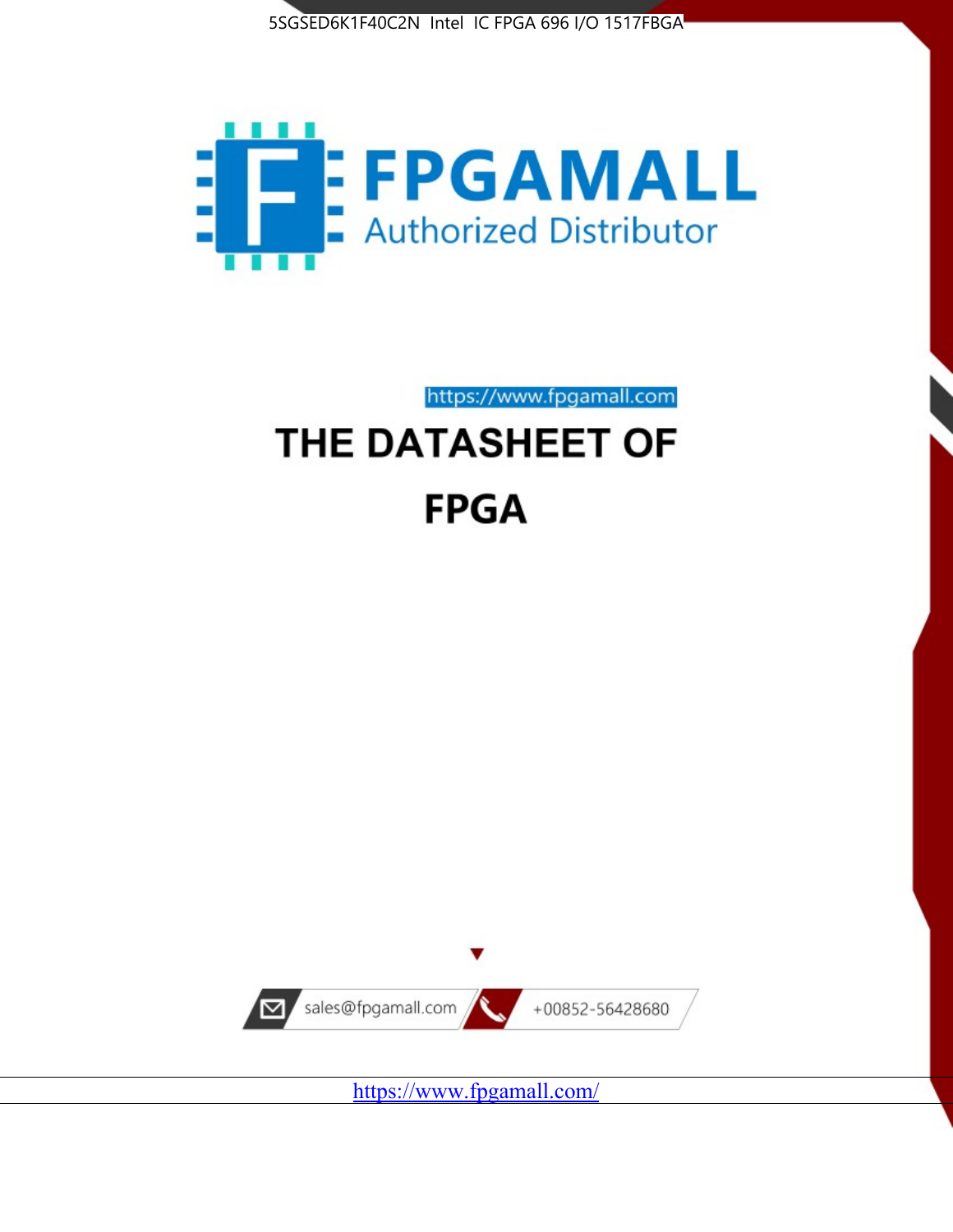# **Stratix V Device Overview**



Altera's 28-nm Stratix® V FPGAs include innovations such as an enhanced core architecture, integrated transceivers up to 28.05 gigabits per second (Gbps), and a unique array of integrated hard intellectual property (IP) blocks.

With these innovations, Stratix V FPGAs deliver a new class of application-targeted devices optimized for:

- Bandwidth-centric applications and protocols, including PCI Express® (PCIe®) Gen3
- Data-intensive applications for 40G/100G and beyond
- High-performance, high-precision digital signal processing (DSP) applications

Stratix V devices are available in four variants (GT, GX, GS, and E), each targeted for a different set of applications. For higher volume production, you can prototype with Stratix V FPGAs and use the low-risk, low-cost path to HardCopy® V ASICs.

#### **Related Information**

2020.06.15

#### **[Stratix V Device Handbook: Known Issues](http://www.altera.com/support/kdb/solutions/rd08242010_83.html)**

Lists the planned updates to the *Stratix V Device Handbook* chapters.

### **Stratix V Family Variants**

The Stratix V device family contains the GT, GX, GS, and E variants.

**Stratix V GT** devices, with both 28.05-Gbps and 12.5-Gbps transceivers, are optimized for applications that require ultra-high bandwidth and performance in areas such as 40G/100G/400G optical communica‐ tions systems and optical test systems. 28.05-Gbps and 12.5-Gbps transceivers are also known as GT and GX channels, respectively.

**Stratix V GX** devices offer up to 66 integrated transceivers with 14.1-Gbps data rate capability. These transceivers also support backplane and optical interface applications. These devices are optimized for high-performance, high-bandwidth applications such as 40G/100G optical transport, packet processing, and traffic management found in wireline, military communications, and network test equipment markets.

**Stratix V GS** devices have an abundance of variable precision DSP blocks, supporting up to 3,926 18x18 or 1,963 27x27 multipliers. In addition, Stratix V GS devices offer integrated transceivers with 14.1-Gbps data rate capability. These transceivers also support backplane and optical interface applications. These devices are optimized for transceiver-based DSP-centric applications found in wireline, military, broadcast, and high-performance computing markets.

**Stratix V E** devices offer the highest logic density within the Stratix V family with nearly one million logic elements (LEs) in the largest device. These devices are optimized for applications such as ASIC and system emulation, diagnostic imaging, and instrumentation.

**[ISO](http://www.altera.com/support/devices/reliability/certifications/rel-certifications.html) [9001:2015](http://www.altera.com/support/devices/reliability/certifications/rel-certifications.html) [Registered](http://www.altera.com/support/devices/reliability/certifications/rel-certifications.html)**

**low part of Intel** 

\*Other names and brands may be claimed as the property of others.

Intel Corporation. All rights reserved. Intel, the Intel logo, Altera, Arria, Cyclone, Enpirion, MAX, Nios, Quartus and Stratix words and logos are trademarks of Intel Corporation or its subsidiaries in the U.S. and/or other countries. Intel warrants performance of its FPGA and semiconductor products to current specifications in accordance with Intel's standard warranty, but reserves the right to make changes to any products and services at any time without notice. Intel assumes no responsibility or liability arising out of the application or use of any information, product, or service described herein except as expressly agreed to in writing by Intel. Intel customers are advised to obtain the latest version of device specifications before relying on any published information and before placing orders for products or services.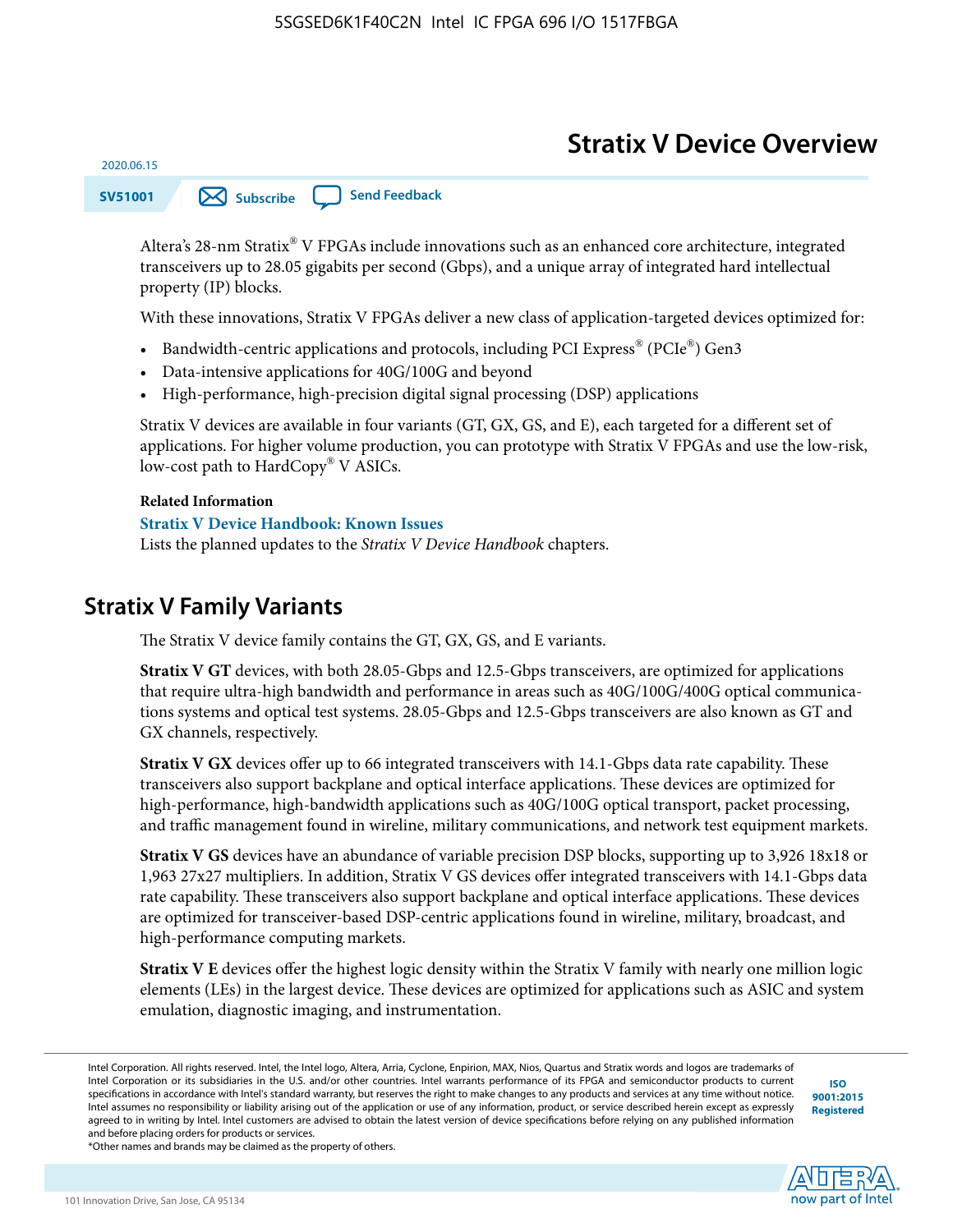#### **2 Stratix V Features Summary**

Common to all Stratix V family variants are a rich set of high-performance building blocks, including a redesigned adaptive logic module (ALM), 20 Kbit (M20K) embedded memory blocks, variable precision DSP blocks, and fractional phase-locked loops (PLLs). All of these building blocks are interconnected by Altera's superior multi-track routing architecture and comprehensive fabric clocking network.

Also common to Stratix V devices is the new Embedded HardCopy Block, which is a customizable hard IP block that leverages Altera's unique HardCopy ASIC capabilities. The Embedded HardCopy Block in Stratix V FPGAs is used to harden IP instantiation of PCIe Gen3, Gen2, and Gen1.

### **Stratix V Features Summary**

#### **Table 1: Summary of Features for Stratix V Devices**

| <b>Feature</b>                    | <b>Description</b>                                                                                                                                                                                                                                                                                                                                                                                                         |
|-----------------------------------|----------------------------------------------------------------------------------------------------------------------------------------------------------------------------------------------------------------------------------------------------------------------------------------------------------------------------------------------------------------------------------------------------------------------------|
| Technology                        | 28-nm TSMC process technology<br>0.85-V or 0.9-V core voltage                                                                                                                                                                                                                                                                                                                                                              |
| Low-power serial<br>transceivers  | 28.05-Gbps transceivers on Stratix V GT devices<br>$\bullet$<br>Electronic dispersion compensation (EDC) for XFP, SFP+, QSFP, CFP<br>optical module support<br>Adaptive linear and decision feedback equalization<br>$\bullet$<br>Transmitter pre-emphasis and de-emphasis<br>Dynamic reconfiguration of individual channels<br>$\bullet$<br>On-chip instrumentation (EyeQ non-intrusive data eye monitoring)<br>$\bullet$ |
| Backplane capability              | 600-Megabits per second (Mbps) to 12.5-Gbps data rate capability<br>$\bullet$                                                                                                                                                                                                                                                                                                                                              |
| General-purpose I/Os<br>(GPIOs)   | 1.6-Gbps LVDS<br>1,066-MHz external memory interface<br>$\bullet$<br>On-chip termination (OCT)<br>$\bullet$<br>1.2-V to 3.3-V interfacing for all Stratix V devices                                                                                                                                                                                                                                                        |
| Embedded HardCopy<br><b>Block</b> | PCIe Gen3, Gen2, and Gen1 complete protocol stack, x1/x2/x4/x8 end<br>$\bullet$<br>point and root port                                                                                                                                                                                                                                                                                                                     |
| Embedded transceiver<br>hard IP   | Interlaken physical coding sublayer (PCS)<br>$\bullet$<br>Gigabit Ethernet (GbE) and XAUI PCS<br>$\bullet$<br>10G Ethernet PCS<br>Serial RapidIO® (SRIO) PCS<br>$\bullet$<br>Common Public Radio Interface (CPRI) PCS<br>$\bullet$<br>Gigabit Passive Optical Networking (GPON) PCS<br>$\bullet$                                                                                                                           |
| Power management                  | Programmable Power Technology<br>$\bullet$<br>Quartus II integrated PowerPlay Power Analysis<br>$\bullet$                                                                                                                                                                                                                                                                                                                  |

**Altera Corporation** 

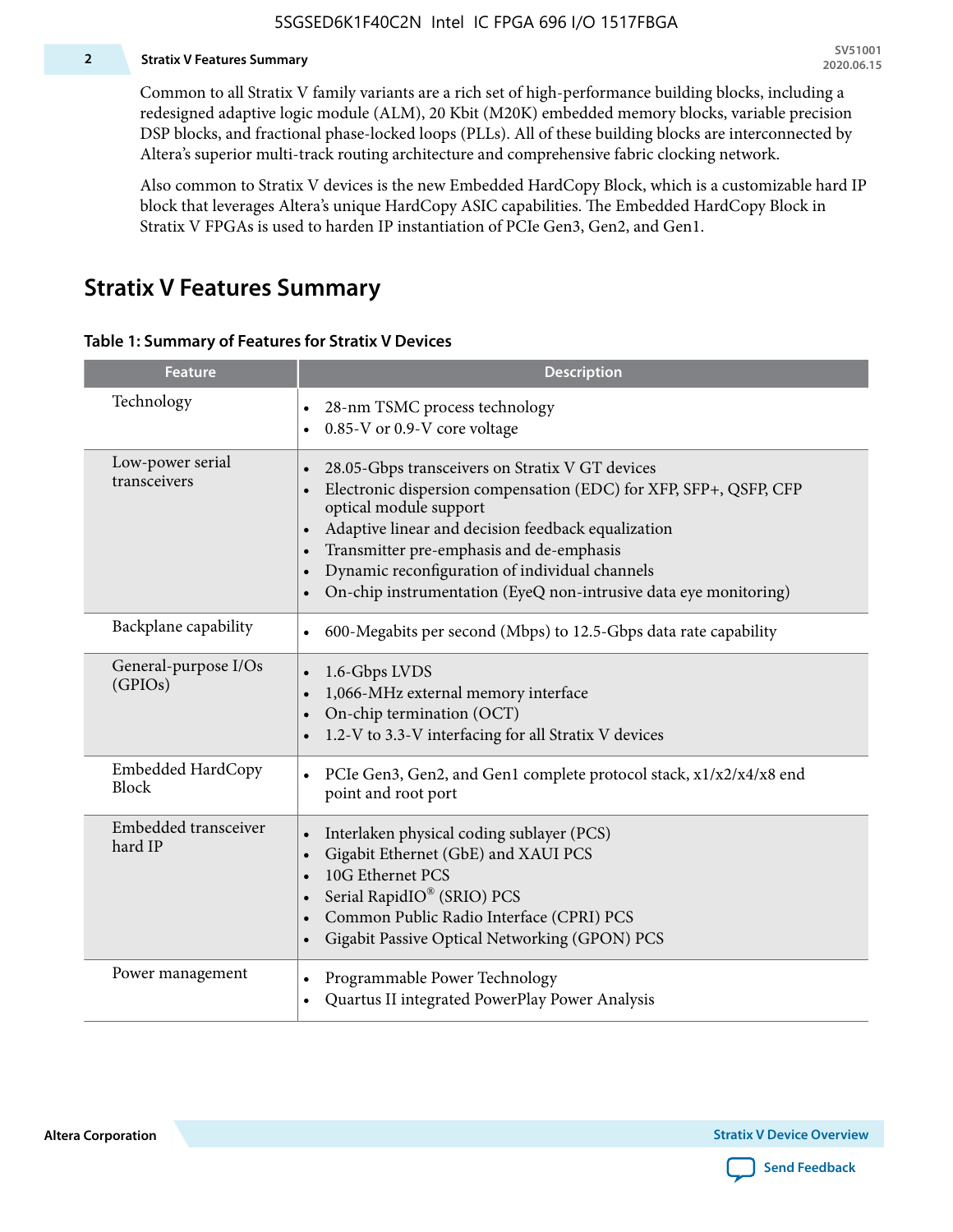**Feature Description**

| High-performance core<br>fabric  | Enhanced ALM with four registers<br>Improved routing architecture reduces congestion and improves compile<br>times                                                                                                                                                                                                                                                                                                                         |
|----------------------------------|--------------------------------------------------------------------------------------------------------------------------------------------------------------------------------------------------------------------------------------------------------------------------------------------------------------------------------------------------------------------------------------------------------------------------------------------|
| Embedded memory<br>blocks        | M20K: 20-Kbit with hard error correction code (ECC)<br>$\bullet$<br>MLAB: 640-bit<br>$\bullet$                                                                                                                                                                                                                                                                                                                                             |
| Variable precision DSP<br>blocks | Up to 600 MHz performance<br>$\bullet$<br>Natively support signal processing with precision ranging from 9x9 up to<br>54x54<br>New native 27x27 multiply mode<br>$\bullet$<br>64-bit accumulator and cascade for systolic finite impulse responses (FIRs)<br>$\bullet$<br>Embedded internal coefficient memory<br>$\bullet$<br>Pre-adder/subtractor improves efficiency<br>Increased number of outputs allows more independent multipliers |
| <b>Fractional PLLs</b>           | Fractional mode with third-order delta-sigma modulation<br>$\bullet$<br>Integer mode<br>$\bullet$<br>Precision clock synthesis, clock delay compensation, and zero delay buffer<br>(ZDB)                                                                                                                                                                                                                                                   |
| Clock networks                   | 800-MHz fabric clocking<br>Global, quadrant, and peripheral clock networks<br>Unused clock networks can be powered down to reduce dynamic power                                                                                                                                                                                                                                                                                            |
| Device configuration             | Serial and parallel flash interface<br>Enhanced advanced encryption standard (AES) design security features<br>$\bullet$<br>Tamper protection<br>$\bullet$<br>Partial and dynamic reconfiguration<br>$\bullet$<br>Configuration via Protocol (CvP)                                                                                                                                                                                         |
| High-performance<br>packaging    | Multiple device densities with identical package footprints enables seamless<br>migration between different FPGA densities<br>FBGA packaging with on-package decoupling capacitors<br>Lead and RoHS-compliant lead-free options                                                                                                                                                                                                            |
| HardCopy V migration             |                                                                                                                                                                                                                                                                                                                                                                                                                                            |

# **Stratix V Family Plan**

The following tables list the features of the different Stratix V devices.

The information in this section is correct at the time of publication. For the latest information and to get more details, refer to the Altera Product Selector.

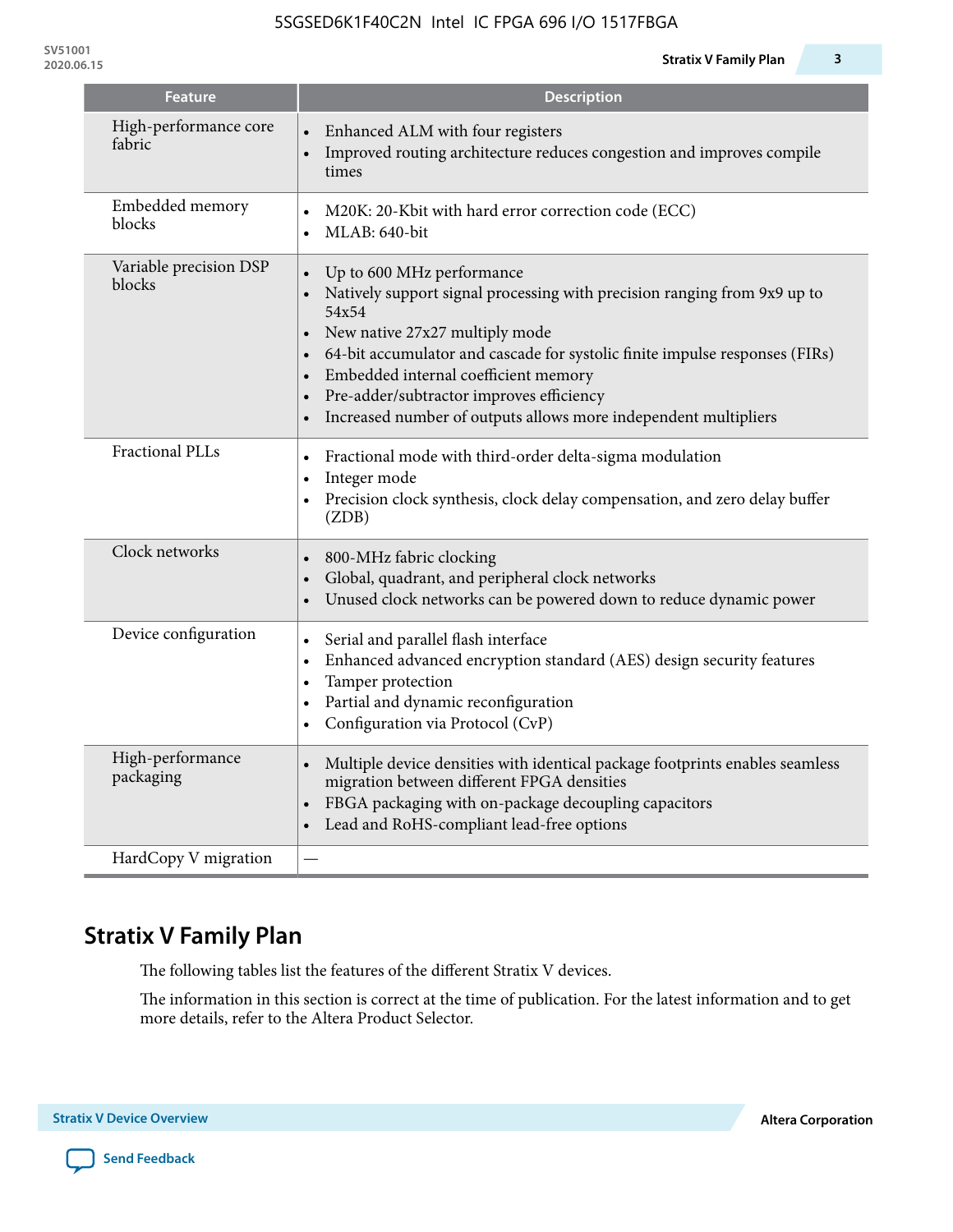#### **4 Stratix V Family Plan**

### **Table 2: Stratix V GT Device Features**

| <b>Feature</b>                                                            | 5SGTC5         | 5SGTC7         |  |  |  |  |  |  |  |
|---------------------------------------------------------------------------|----------------|----------------|--|--|--|--|--|--|--|
| Logic Elements (K)                                                        | 425            | 622            |  |  |  |  |  |  |  |
| ALMs                                                                      | 160,400        | 234,720        |  |  |  |  |  |  |  |
| Registers (K)                                                             | 642            | 939            |  |  |  |  |  |  |  |
| 28.05/12.5-Gbps Transceivers                                              | 4/32           | 4/32           |  |  |  |  |  |  |  |
| PCIe hard IP Blocks                                                       | $\mathbf{1}$   | $\mathbf{1}$   |  |  |  |  |  |  |  |
| <b>Fractional PLLs</b>                                                    | 28             | 28             |  |  |  |  |  |  |  |
| M20K Memory Blocks                                                        | 2,304          | 2,560          |  |  |  |  |  |  |  |
| M20K Memory (MBits)                                                       | 45             | 50             |  |  |  |  |  |  |  |
| Variable Precision Multipliers (18x18)                                    | 512            | 512            |  |  |  |  |  |  |  |
| Variable Precision Multipliers (27x27)                                    | 256            | 256            |  |  |  |  |  |  |  |
| DDR3 SDRAM x72 DIMM Interfaces                                            | $\overline{4}$ | $\overline{4}$ |  |  |  |  |  |  |  |
| User I/Os <sup>(1)</sup> , Full-Duplex LVDS, 28.05/12.5-Gbps Transceivers |                |                |  |  |  |  |  |  |  |
| Package <sup>(2)</sup> <sup>(3)</sup>                                     | 5SGTC5         | 5SGTC7         |  |  |  |  |  |  |  |
| KF40-F1517 <sup>(4)</sup><br>$(40$ mm $)$                                 | 600, 150, 36   | 600, 150, 36   |  |  |  |  |  |  |  |

**Altera Corporation** 



<sup>(1)</sup> The number of GPIOs does not include transceiver I/Os. In the Quartus II software, the number of user I/Os includes transceiver I/Os.

 $^{(2)}$  Packages are flipchip ball grid array (1.0-mm pitch).

<sup>(3)</sup> Each package row offers pin migration (common board footprint) for all devices in the row.

<sup>(4)</sup> Migration between select Stratix V GT devices and Stratix V GX devices is available. For more information, refer to **Table 6** and to *AN 644: Migration Between Stratix V GX and Stratix V GT Devices*.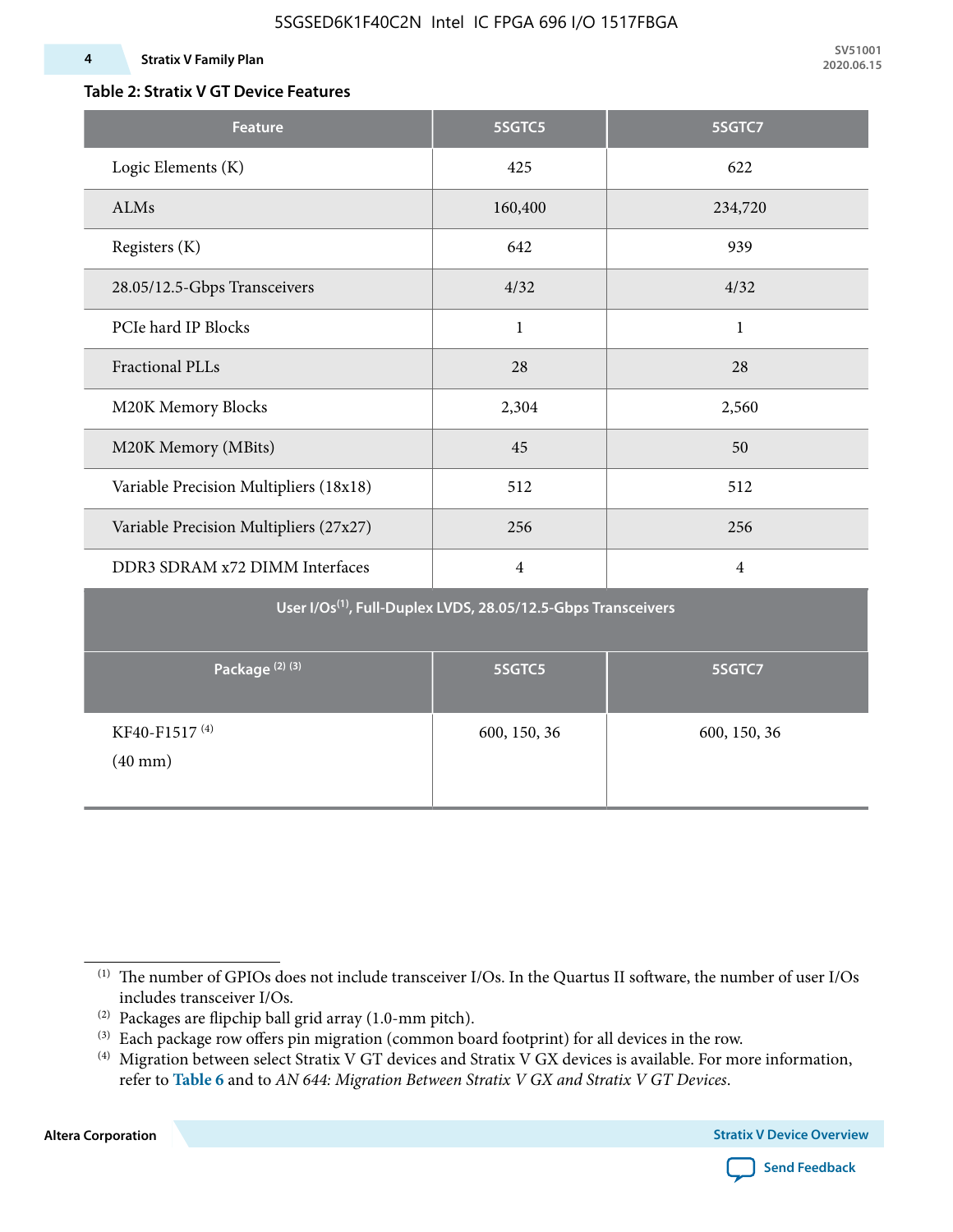#### **Table 3: Stratix V GX Device Features**

| <b>Features</b>                                       | 5SGXA<br>3       | 5SGXA<br>4  | 5SGXA<br>5.      | 5SGXA<br>7                 | 5SGXA<br>9                          | 5SGXA<br>B                          | 5SGXB<br>$\overline{5}$ | 5SGXB<br>$6\phantom{1}6$ | 5SGXB<br>9     | 5SGXBB         |
|-------------------------------------------------------|------------------|-------------|------------------|----------------------------|-------------------------------------|-------------------------------------|-------------------------|--------------------------|----------------|----------------|
| Logic<br>Elements<br>(K)                              | 340              | 420         | 490              | 622                        | 840                                 | 952                                 | 490                     | 597                      | 840            | 952            |
| ALMs                                                  | 128,300          | 158,500     | 185,000          | 234,720                    | 317,000                             | 359,200                             | 185,000                 | 225,400                  | 317,000        | 359,200        |
| Registers<br>(K)                                      | 513              | 634         | 740              | 939                        | 1,268                               | 1,437                               | 740                     | 902                      | 1,268          | 1,437          |
| 14.1-Gbps<br>Transceive<br>$\mathbf{r}\mathbf{s}$     | 12, 24,<br>or 36 | 24 or<br>36 | 24, 36,<br>or 48 | 24, 36,<br>or 48           | 36 or<br>48                         | 36 or<br>48                         | 66                      | 66                       | 66             | 66             |
| PCIe hard<br>IP Blocks                                | 1 or 2           | 1 or 2      | 1, 2, or<br>4    | 1, 2, or<br>$\overline{4}$ | 1, 2, or<br>$\overline{\mathbf{4}}$ | 1, 2, or<br>$\overline{\mathbf{4}}$ | 1 or 4                  | 1 or 4                   | 1 or 4         | 1 or 4         |
| Fractional<br>PLLs                                    | $20^{(5)}$       | 24          | 28               | 28                         | 28                                  | 28                                  | 24                      | 24                       | 32             | 32             |
| M20K<br>Memory<br><b>Blocks</b>                       | 957              | 1,900       | 2,304            | 2,560                      | 2,640                               | 2,640                               | 2,100                   | 2,660                    | 2,640          | 2,640          |
| M20K<br>Memory<br>(MBits)                             | 19               | 37          | 45               | 50                         | 52                                  | 52                                  | 41                      | 52                       | 52             | 52             |
| Variable<br>Precision<br>Multipliers<br>(18x18)       | 512              | 512         | 512              | 512                        | 704                                 | 704                                 | 798                     | 798                      | 704            | 704            |
| Variable<br>Precision<br>Multipliers<br>(27x27)       | 256              | 256         | 256              | 256                        | 352                                 | 352                                 | 399                     | 399                      | 352            | 352            |
| DDR3<br><b>SDRAM</b><br>x72 DIMM<br>Interfaces<br>(6) | 6                | 6           | 6                | 6                          | 6                                   | 6                                   | $\overline{4}$          | $\overline{4}$           | $\overline{4}$ | $\overline{4}$ |

 $^{\left(5\right)}$  The F1517 package contains 24 PLLs. The other packages with this device contain 20 PLLs.

(6) These are the maximum number of x72 interfaces available. The actual number of interfaces depends on the device package.

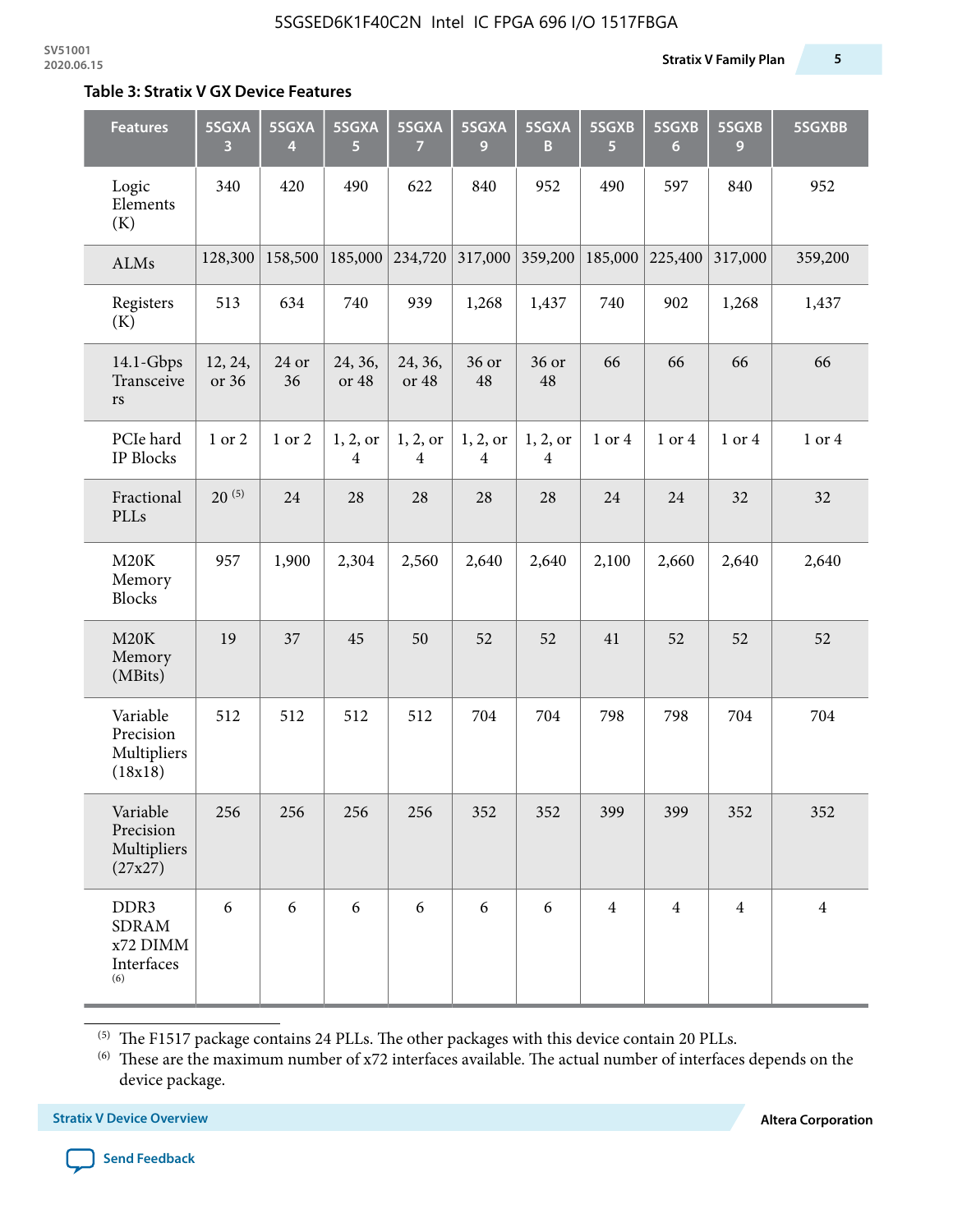#### 5SGSED6K1F40C2N Intel IC FPGA 696 I/O 1517FBGA

#### **6 Stratix V Family Plan**

|                                                                                      |                             |                 |                      |                 | User I/Os <sup>(1)</sup> , Full-Duplex LVDS, 14.1-Gbps Transceivers |                                 |                |                |        |        |
|--------------------------------------------------------------------------------------|-----------------------------|-----------------|----------------------|-----------------|---------------------------------------------------------------------|---------------------------------|----------------|----------------|--------|--------|
| Package <sup>(2)(3)</sup><br>$(7)$ (8)                                               | 5SGXA3                      |                 | 5SGXA4 5SGXA5 5SGXA7 |                 | <b>5SGXA9</b>                                                       | 5SGXA<br>B.                     | 5SGXB5         | 5SGXB6         | 5SGXB9 | 5SGXBB |
| EH29-<br>H780<br>$(33$ mm $)$                                                        | 360, 90,<br>$12^{\text{H}}$ |                 |                      |                 |                                                                     |                                 |                |                |        |        |
| HF35-<br>F1152 <sup>(9)</sup><br>$(35$ mm $)$                                        | 432,<br>108, 24             | 552,<br>138, 24 | 552,<br>138, 24      | 552,<br>138, 24 |                                                                     |                                 |                |                |        |        |
| KF35-<br>F1152<br>$(35 \text{ mm})$                                                  | 432,<br>108, 36             | 432,<br>108, 36 | 432,<br>108, 36      | 432,<br>108, 36 |                                                                     |                                 |                |                |        |        |
| KF40-<br>F1517<br>$(40$ mm $)$<br>KH40-<br>H1517 <sup>(9)</sup><br>$(45 \text{ mm})$ | 696,<br>174, 36             | 696,<br>174, 36 | 696,<br>174, 36      | 696,<br>174, 36 | 696,<br>174,<br>36 <sup>H</sup>                                     | 696,<br>174,<br>36 <sup>H</sup> |                |                |        |        |
| NF40-<br>F1517 <sup>(4)</sup><br>$(40 \text{ mm})$                                   |                             |                 | 600,<br>150, 48      | 600,<br>150, 48 |                                                                     |                                 |                |                |        |        |
| RF40-<br>F1517<br>$(40 \text{ mm})$                                                  |                             |                 |                      |                 |                                                                     |                                 | 432,<br>108,66 | 432,<br>108,66 |        |        |

**Altera Corporation** 



<sup>(7)</sup> LVDS counts are full duplex channels. Each full duplex channel is one transmitter (TX) pair plus one receiver (RX) pair.

<sup>(8)</sup> A superscript  $H$  after the number of transceivers indicates that this device is only available in a hybrid package. Hybrid packages are slightly larger than conventional FBGAs. Refer to Altera's packaging documentation for more information.

<sup>(9)</sup> Migration between select Stratix V GX devices and Stratix V GS devices is available. For more information, refer to **Table 6**.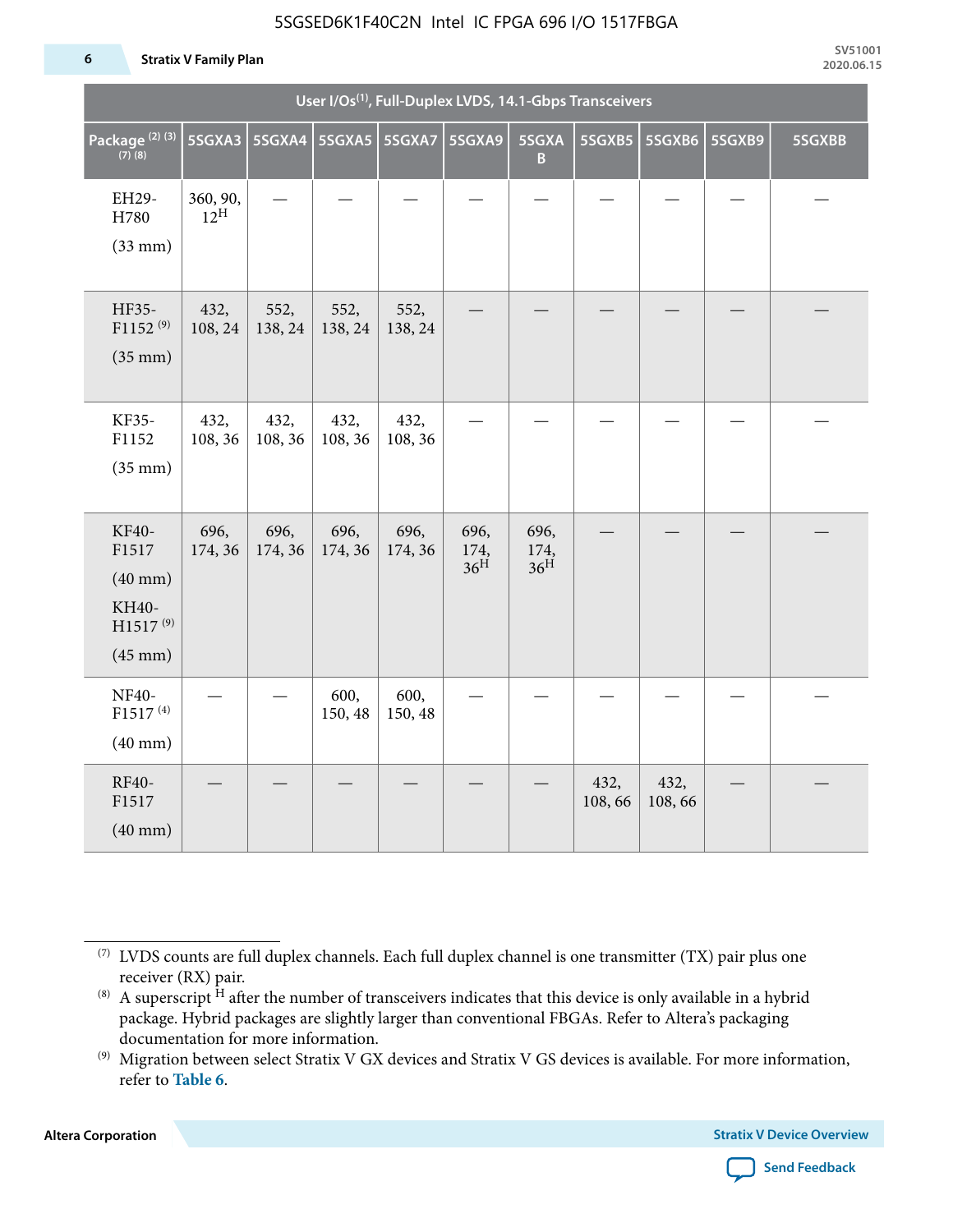|                                                    | User I/Os <sup>(1)</sup> , Full-Duplex LVDS, 14.1-Gbps Transceivers |  |                 |                          |                 |                 |                |                |                                 |                           |  |  |
|----------------------------------------------------|---------------------------------------------------------------------|--|-----------------|--------------------------|-----------------|-----------------|----------------|----------------|---------------------------------|---------------------------|--|--|
| Package <sup>(2)(3)</sup><br>$(7)$ $(8)$           | 5SGXA3                                                              |  |                 | 5SGXA4   5SGXA5   5SGXA7 | <b>5SGXA9</b>   | 5SGXA<br>B      | 5SGXB5         | <b>5SGXB6</b>  | 5SGXB9                          | 5SGXBB                    |  |  |
| RF43-<br>F1760<br>(42.5)<br>mm)                    |                                                                     |  |                 |                          |                 |                 | 600,<br>150,66 | 600,<br>150,66 |                                 |                           |  |  |
| RH43-<br>H1760<br>$(45 \text{ mm})$                |                                                                     |  |                 |                          |                 |                 |                |                | 600,<br>150,<br>66 <sup>H</sup> | 600, 150, 66 <sup>H</sup> |  |  |
| NF45-<br>F1932 <sup>(9)</sup><br>$(45 \text{ mm})$ |                                                                     |  | 840,<br>210, 48 | 840,<br>210, 48          | 840,<br>210, 48 | 840,<br>210, 48 |                |                |                                 |                           |  |  |

#### **Table 4: Stratix V GS Device Features**

| <b>Features</b>                           | 5SGSD3           | 5SGSD4        | 5SGSD5       | 5SGSD6     | 5SGSD8     |
|-------------------------------------------|------------------|---------------|--------------|------------|------------|
| Logic Elements (K)                        | 236              | 360           | 457          | 583        | 695        |
| <b>ALMs</b>                               | 89,000           | 135,840       | 172,600      | 220,000    | 262,400    |
| Registers (K)                             | 356              | 543           | 690<br>880   |            | 1,050      |
| $14.1$ -Gbps<br>transceivers              | 12 or 24         | 12, 24, or 36 | 24 or 36     | 36 or 48   | 36 or 48   |
| PCIe hard IP<br>blocks                    | $\mathbf 1$      | $\mathbf{1}$  | $\mathbf{1}$ | 1, 2, or 4 | 1, 2, or 4 |
| Fractional PLLs                           | $20^{(5)}$<br>20 |               | 24           | 28         | 28         |
| M20K Memory<br><b>Blocks</b>              | 688              |               | 2,014        | 2,320      | 2,567      |
| M20K Memory<br>(MBits)                    | 13               | 19            | 39           | 45         | 50         |
| Variable Precision<br>Multipliers (18x18) | 1,200<br>2,088   |               | 3,180        | 3,550      | 3,926      |
| Variable Precision<br>Multipliers (27x27) | 600              | 1,044         | 1,590        | 1,775      | 1,963      |

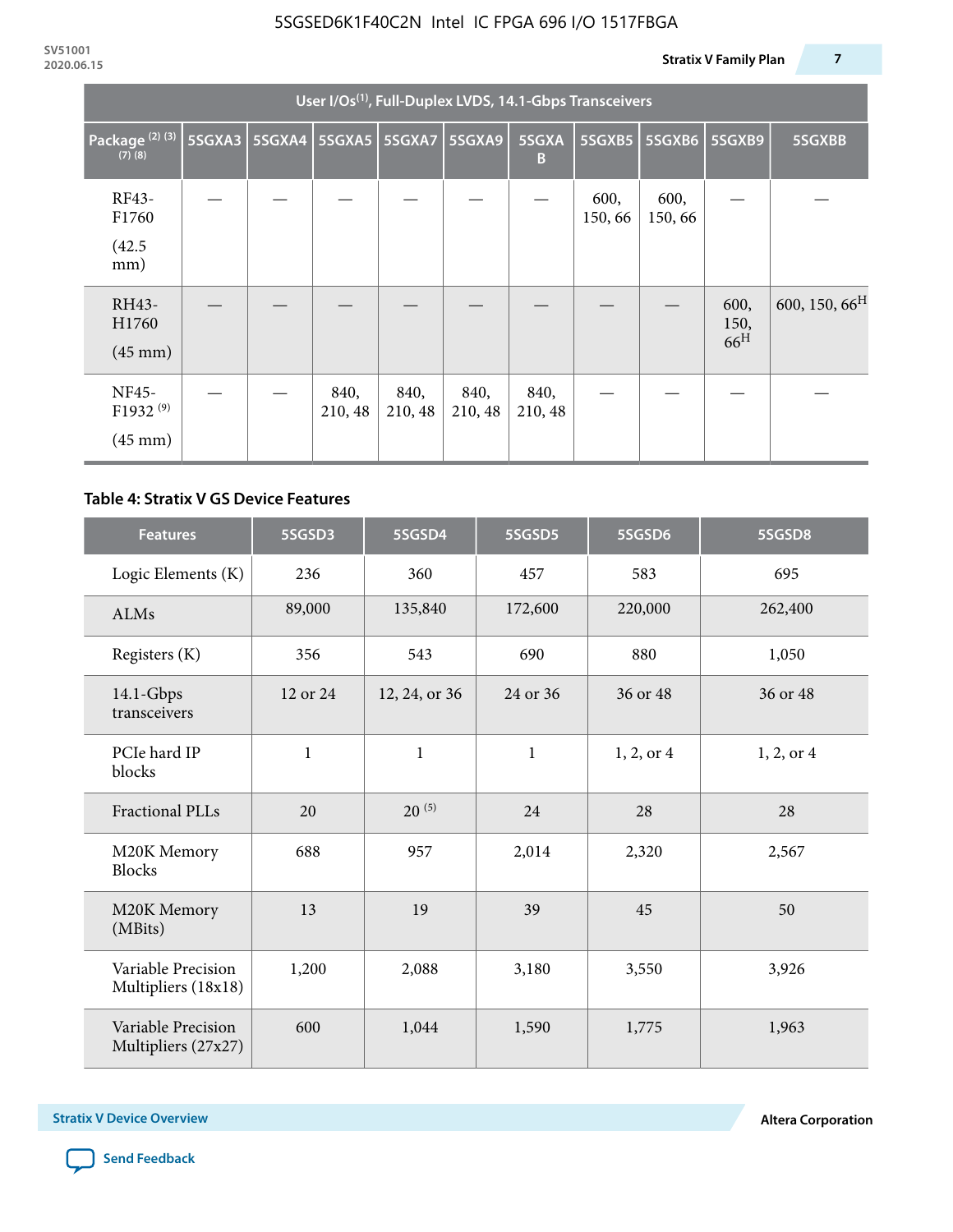**8 Stratix V Family Plan**

| <b>Features</b>                                                     | 5SGSD3          | 5SGSD4                   | 5SGSD5         | 5SGSD6       | 5SGSD8       |  |  |  |  |  |  |
|---------------------------------------------------------------------|-----------------|--------------------------|----------------|--------------|--------------|--|--|--|--|--|--|
| DDR3 SDRAM x72<br><b>DIMM</b> Interfaces                            | $\overline{2}$  | $\overline{4}$           | $\overline{4}$ | 6            | 6            |  |  |  |  |  |  |
| User I/Os <sup>(1)</sup> , Full-Duplex LVDS, 14.1-Gbps Transceivers |                 |                          |                |              |              |  |  |  |  |  |  |
| Package (2) (3) (7) (8)                                             | 5SGSD3          | 5SGSD4                   | 5SGSD5         | 5SGSD6       | 5SGSD8       |  |  |  |  |  |  |
| EH29-H780<br>$(33$ mm $)$                                           | 360, 90, $12^H$ | $360, 90, 12^{\text{H}}$ |                |              |              |  |  |  |  |  |  |
| HF35-F1152 <sup>(9)</sup><br>$(35 \text{ mm})$                      | 432, 108, 24    | 432, 108, 24             | 552, 138, 24   |              |              |  |  |  |  |  |  |
| KF40-F1517 <sup>(9)</sup><br>$(40 \text{ mm})$                      |                 | 696, 174, 36             | 696, 174, 36   | 696, 174, 36 | 696, 174, 36 |  |  |  |  |  |  |
| NF45-F1932 <sup>(9)</sup><br>$(45 \text{ mm})$                      |                 |                          |                | 840, 210, 48 | 840, 210, 48 |  |  |  |  |  |  |

#### **Table 5: Stratix V E Device Features**

| <b>Features</b>                        | 5SEE9   | 5SEEB   |
|----------------------------------------|---------|---------|
| Logic Elements (K)                     | 840     | 952     |
| <b>ALMs</b>                            | 317,000 | 359,200 |
| Registers (K)                          | 1,268   | 1,437   |
| <b>Fractional PLLs</b>                 | 28      | 28      |
| M20K Memory Blocks                     | 2,640   | 2,640   |
| M20K Memory (MBits)                    | 52      | 52      |
| Variable Precision Multipliers (18x18) | 704     | 704     |
| Variable Precision Multipliers (27x27) | 352     | 352     |
| DDR3 SDRAM x72 DIMM Interfaces         | 6       | 6       |

**Altera Corporation** 

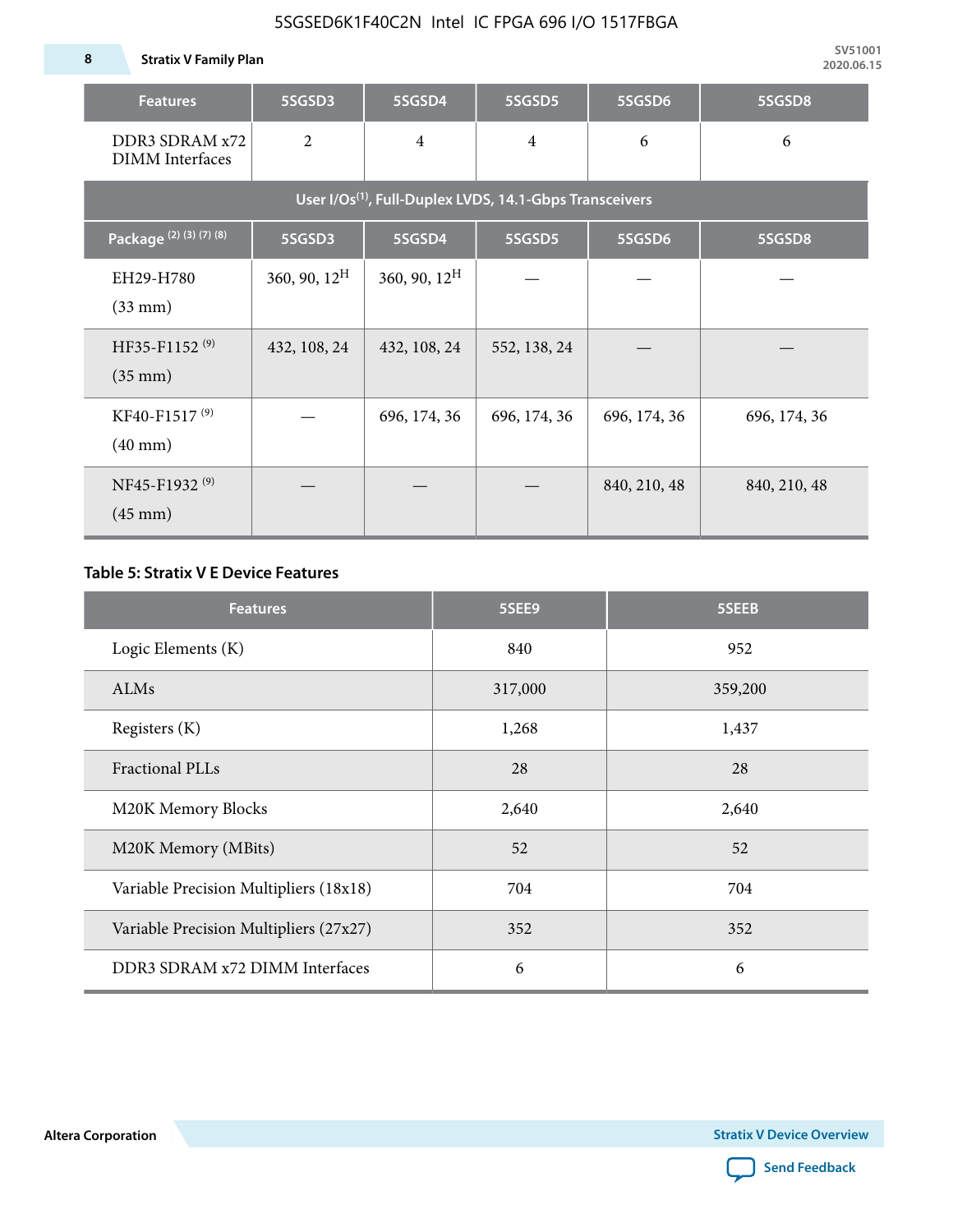| 2020.06.15 |                                                                     |                                             | <b>Stratix V Family Plan</b> | 9 |
|------------|---------------------------------------------------------------------|---------------------------------------------|------------------------------|---|
|            |                                                                     | User I/Os <sup>(1)</sup> , Full-Duplex LVDS |                              |   |
|            | Package <sup>(2)</sup> <sup>(3)</sup> <sup>(7)</sup> <sup>(8)</sup> | 5SEE9                                       | 5SEEB                        |   |
|            | H40-H1517<br>$(45 \text{ mm})$                                      | 696, $174^H$                                | 696, $174^{\text{H}}$        |   |
|            | F45-F1932<br>$(45 \text{ mm})$                                      | 840, 210                                    | 840, 210                     |   |

### **Table 6: Device Migration List Across All Stratix V Device Variants**

|                             |               | Package                            |                |                                           |                                                           |                |               |                |                                    |               |                |  |
|-----------------------------|---------------|------------------------------------|----------------|-------------------------------------------|-----------------------------------------------------------|----------------|---------------|----------------|------------------------------------|---------------|----------------|--|
|                             | EH29-<br>H780 | HF35-<br>F1152 <sup>(</sup><br>10) | KF35-<br>F1152 | KF40-<br>F1517/<br>KH40-<br>H1517<br>(11) | NF40/<br><b>KF40-</b><br>F1517 <sup>(1</sup><br>$2)$ (13) | RF40-<br>F1517 | H40-<br>H1517 | RF43-<br>F1760 | NF45-<br>F1932 <sup>(</sup><br>11) | F45-<br>F1932 | RH43-<br>H1760 |  |
| <b>Stratix V GX devices</b> |               |                                    |                |                                           |                                                           |                |               |                |                                    |               |                |  |
| A3                          | Yes           | Yes                                | Yes            | Yes                                       |                                                           |                |               |                |                                    |               |                |  |
| A4                          |               | Yes                                | Yes            | Yes                                       |                                                           |                |               |                |                                    |               |                |  |
| A <sub>5</sub>              |               | Yes                                | Yes            | Yes                                       | Yes                                                       |                |               |                | Yes                                |               |                |  |
| A7                          |               | Yes                                | Yes            | Yes                                       | Yes                                                       |                |               |                | Yes                                |               |                |  |
| A9                          |               |                                    |                | Yes                                       |                                                           |                |               |                | Yes                                |               |                |  |
| AB                          |               |                                    |                | Yes                                       |                                                           |                |               |                | Yes                                |               |                |  |
| B <sub>5</sub>              |               |                                    |                |                                           |                                                           | Yes            |               | Yes            |                                    |               |                |  |
| B6                          |               |                                    |                |                                           |                                                           | Yes            |               | Yes            |                                    |               |                |  |
| <b>B9</b>                   |               |                                    |                |                                           |                                                           |                |               |                |                                    |               | Yes            |  |
| <b>BB</b>                   |               |                                    |                |                                           |                                                           |                |               |                |                                    |               | Yes            |  |

 $(10)$  All devices in this column are in the HF35 package and have twenty-four 14.1-Gbps transceivers.



<sup>(11)</sup> Different devices within this column have small differences in the overall package height. When multiple Stratix V devices with different package heights are placed on a single board, a single-piece heatsink may not cover the devices evenly. Refer to *AN 670: Thermal Solutions to Address Height Variation in Stratix V Packages*.

<sup>(12)</sup> The 5SGTC5/7 devices in the KF40 package have four 28.05-Gbps transceivers and thirty-two 12.5-Gbps transceivers. Other devices in this column are in the NF40 package and have forty-eight 14.1-Gbps transceivers.

<sup>(13)</sup> For more information, refer to *AN 644: Migration Between Stratix V GX and Stratix V GT Devices*.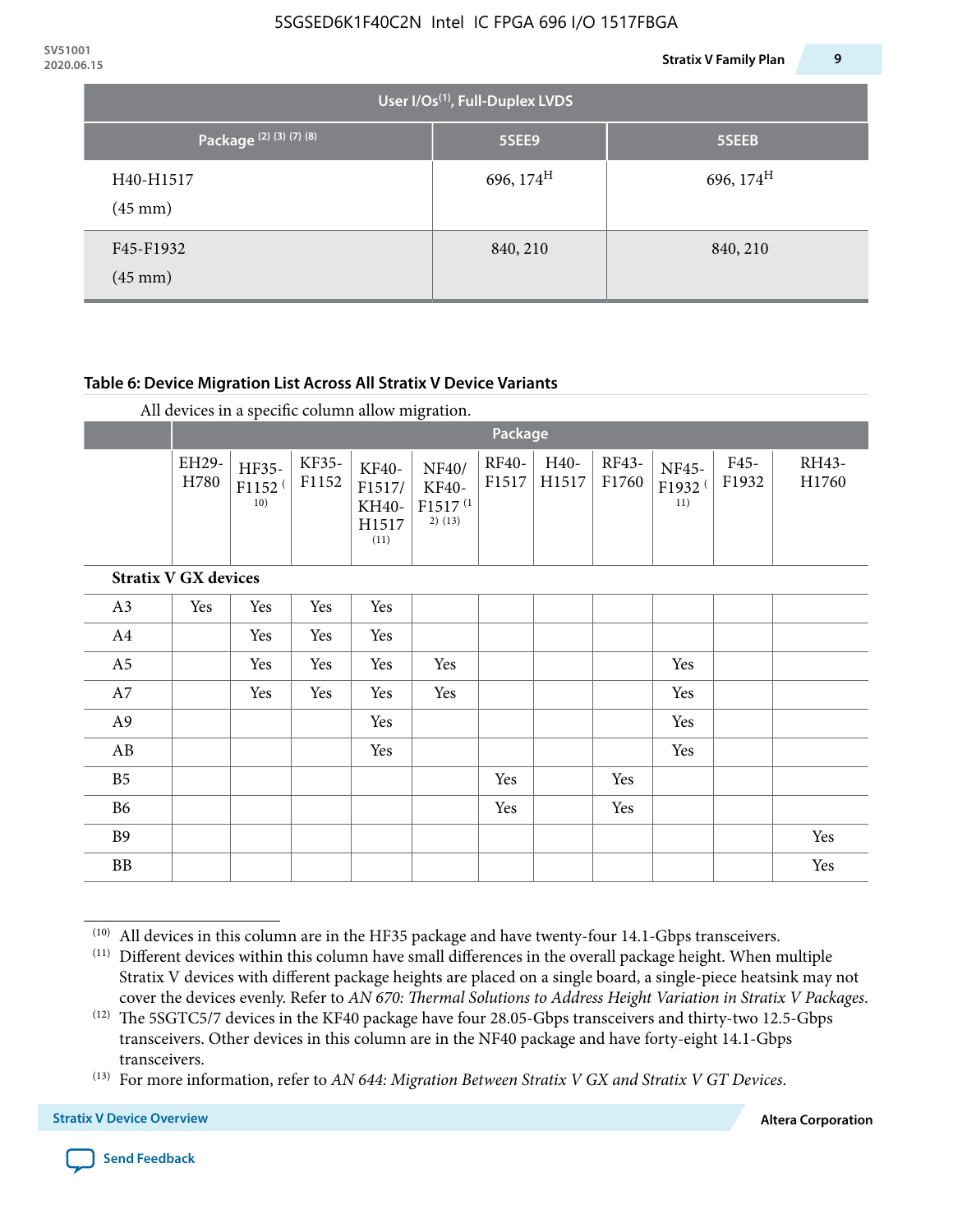#### 5SGSED6K1F40C2N Intel IC FPGA 696 I/O 1517FBGA

#### **10 Low-Power Serial Transceivers**

**Package**

| <b>Stratix V GT devices</b> |     |     |     |     |  |     |
|-----------------------------|-----|-----|-----|-----|--|-----|
| C <sub>5</sub>              |     |     |     | Yes |  |     |
| C7                          |     |     |     | Yes |  |     |
| <b>Stratix V GS devices</b> |     |     |     |     |  |     |
| D <sub>3</sub>              | Yes | Yes |     |     |  |     |
| D4                          | Yes | Yes | Yes |     |  |     |
| D <sub>5</sub>              |     | Yes | Yes |     |  |     |
| D6                          |     |     | Yes |     |  | Yes |

D8 | | | Yes | | | Yes | | | | Yes

#### **Stratix V E devices**

| E <sub>O</sub><br>ヒソ |  |  |  | Yes |  | Yes |  |
|----------------------|--|--|--|-----|--|-----|--|
| EB                   |  |  |  | Yes |  | Yes |  |

**Note:** To verify the pin migration compatibility, use the Pin Migration View window in the Quartus II software Pin Planner.

#### **Related Information**

• **[Altera Product Selector](http://www.altera.com/products/selector/psg-selector.html#)**

Provides the latest information about Altera products.

- **[For more information about verifying the pin migration compatibility, refer to the I/O](http://www.altera.com/literature/hb/qts/qts_qii52013.pdf) [Management chapter in volume 2 of the Quartus II Handbook.](http://www.altera.com/literature/hb/qts/qts_qii52013.pdf)**
- **[For full package details, refer to the Package information datasheet for Altera devices.](http://www.altera.com/support/devices/packaging/specifications/pkg-pin/spe-index.jsp)**
- **[AN 644: Migration Between Stratix V GX and Stratix V GT Devices](http://www.altera.com/literature/an/an644.pdf)**
- **[AN 670: Thermal Solutions to Address Height Variation in Stratix V Packages](http://www.altera.com/literature/an/an670.pdf)**

### **Low-Power Serial Transceivers**

Stratix V FPGAs deliver the industry's most flexible transceivers with the highest bandwidth from 600 Mbps to 28.05 Gbps, low bit error ratio (BER), and low power. Stratix V transceivers have many enhancements to improve flexibility and robustness. These enhancements include robust analog receiver clock and data recovery (CDR), advanced pre-emphasis, and equalization. In addition, each channel provides full featured embedded PCS hard IP to simplify the design, lower the power, and save valuable core resources.

Stratix V transceivers are compliant with a wide range of standard protocols and data rates and are equipped with a variety of signal conditioning features to support backplane, optical module, and chip-tochip applications.

Stratix V transceivers are located on the left and right sides of the device, as shown in the figure below. The transceivers are isolated from the rest of the chip to prevent core and I/O noise from coupling into the transceivers, thereby ensuring optimal signal integrity. The transceiver channels consist of the physical medium attachment (PMA), PCS, and high-speed clock networks. You can also configure unused transceiver PMA channels as additional transmitter PLLs.

**Altera Corporation Stratix V Device Overview**

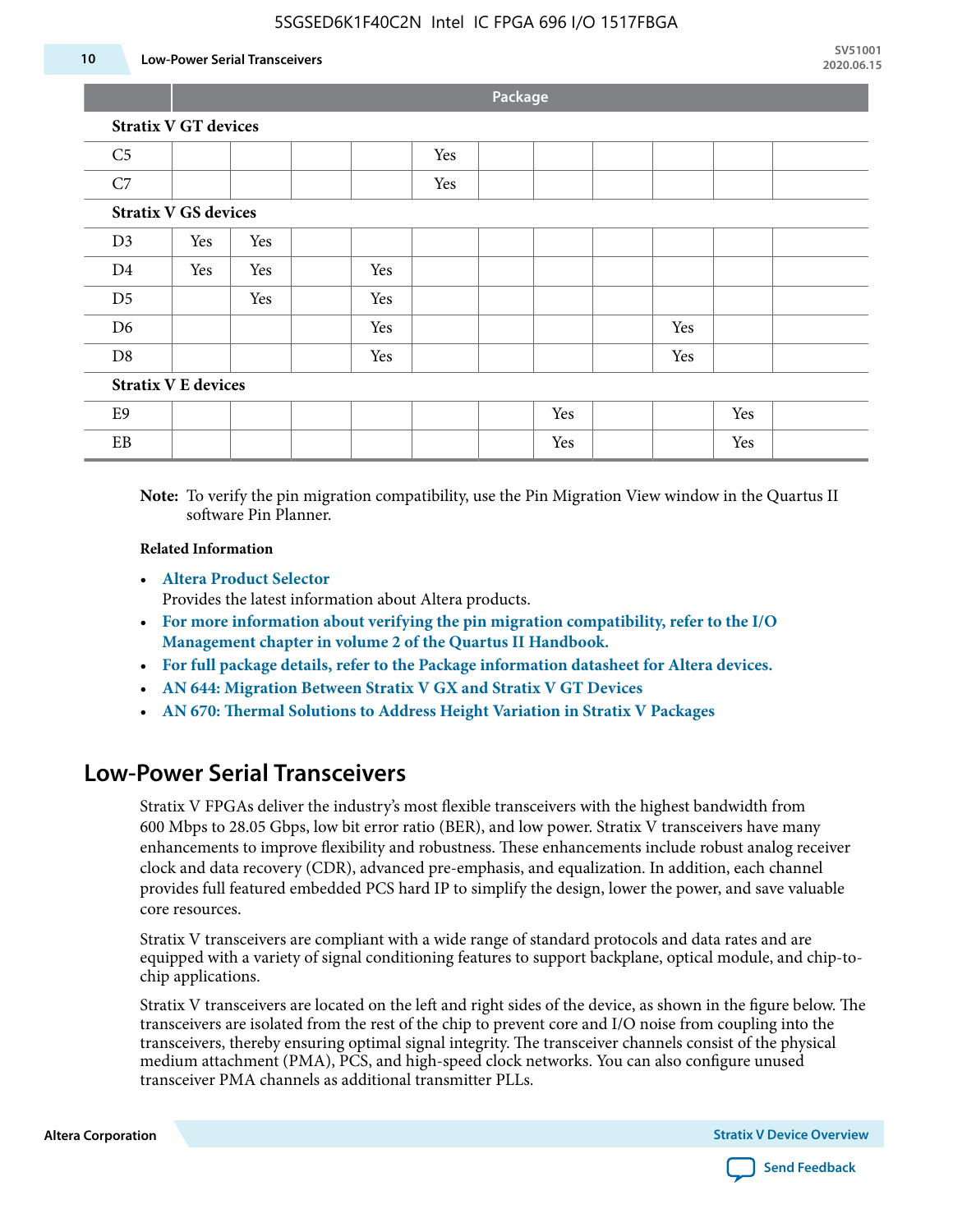#### **Figure 1: Stratix V GT, GX, and GS Device Chip View**

This figure represents one variant of a Stratix V device with transceivers. Other variants may have a different floorplan than the one shown here.



(1) You can use the unused transceiver channels as additional transceiver transmitter PLLs.

The following table lists the PMA features for the Stratix V transceivers.

#### **Table 7: Transceiver PMA Features**

| <b>Feature</b>        | <b>Capability</b>                                                                              |
|-----------------------|------------------------------------------------------------------------------------------------|
| Chip-to-chip support  | 28.05 Gbps and 12.5 Gbps (Stratix V GT devices) and<br>14.1 Gbps (Stratix V GX and GS devices) |
| Backplane support     | 12.5 Gbps (Stratix V GX, GS, and GT devices)                                                   |
| Cable driving support | PCIe cable and eSATA applications                                                              |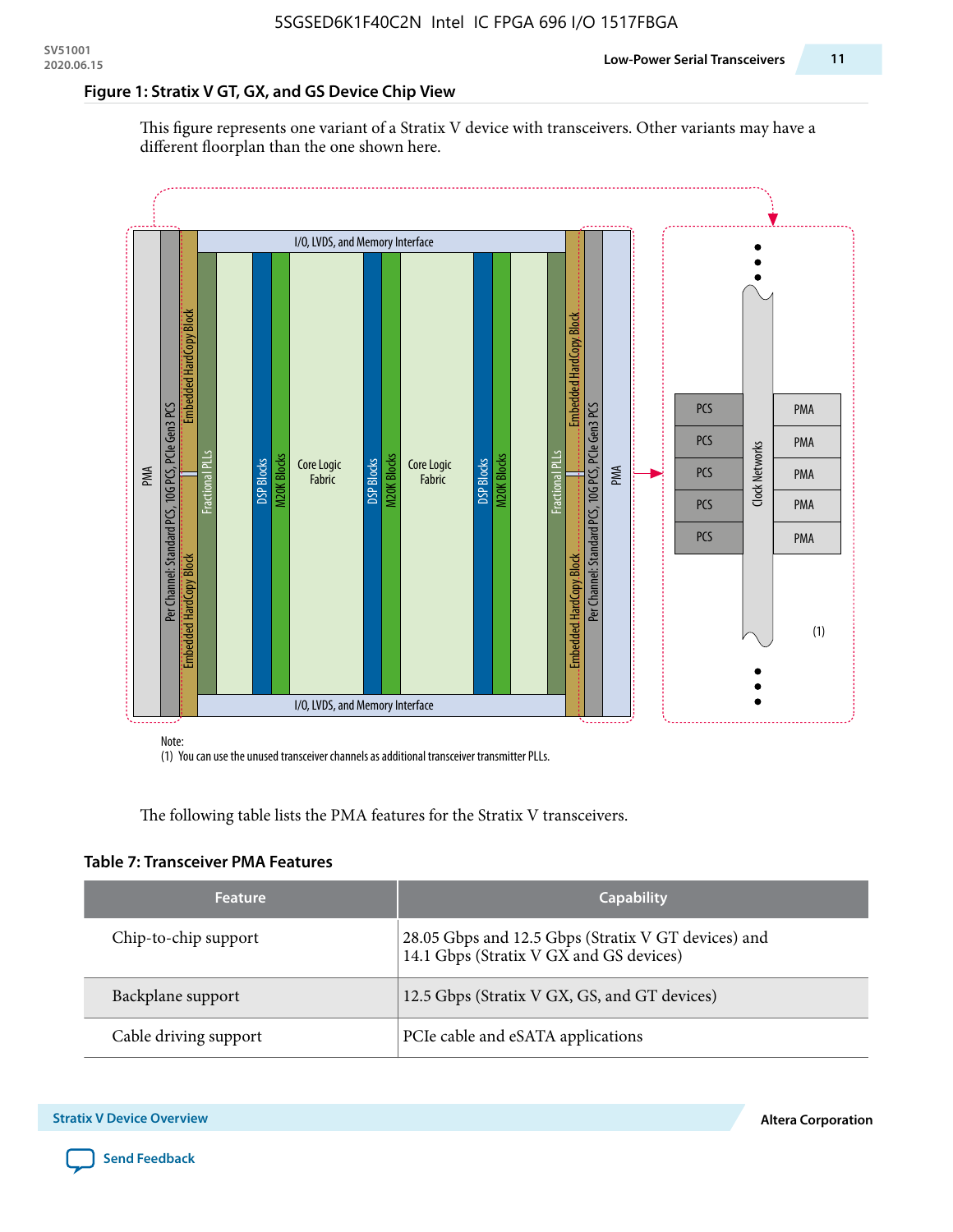| <b>Feature</b>                                      | <b>Capability</b>                                                                                                                                                         |
|-----------------------------------------------------|---------------------------------------------------------------------------------------------------------------------------------------------------------------------------|
| Optical module support with EDC                     | 10G Form-factor Pluggable (XFP), Small Form-factor Pluggable<br>(SFP+), Quad Small Form-factor Pluggable (QSFP), CXP, 100G<br>Pluggable (CFP), 100G Form-factor Pluggable |
| Continuous Time Linear Equalization<br>(CTLE)       | Receiver 4-stage linear equalization to support high-attenuation<br>channels                                                                                              |
| Decision Feedback Equalization (DFE)                | Receiver 5-tap digital equalizer to minimize losses and crosstalk                                                                                                         |
| Adaptive equalization (AEQ)                         | Adaptive engine to automatically adjust equalization to<br>compensate for changes over time                                                                               |
| PLL-based clock recovery                            | Superior jitter tolerance versus phase interpolation techniques                                                                                                           |
| Programmable deserialization and word<br>alignment  | Flexible deserialization width and configurable word alignment<br>patterns                                                                                                |
| Transmitter equalization (pre-emphasis)             | Transmitter driver 4-tap pre-emphasis and de-emphasis for<br>protocol compliance under lossy conditions                                                                   |
| Ring and LC oscillator transmitter PLLs             | Choice of transmitter PLLs per channel, optimized for specific<br>protocols and applications                                                                              |
| On-chip instrumentation (EyeQ data-<br>eye monitor) | Allows non-intrusive on-chip monitoring of both width and<br>height of the data eye                                                                                       |
| Dynamic reconfiguration                             | Allows reconfiguration of single channels without affecting<br>operation of other channels                                                                                |
| Protocol support                                    | Compliance with over 50 industry standard protocols in the<br>range of 600 Mbps to 28.05 Gbps                                                                             |

5SGSED6K1F40C2N Intel IC FPGA 696 I/O 1517FBGA

The Stratix V core logic connects to the PCS through an 8-, 10-, 16-, 20-, 32-, 40-, 64-, or 66-bit interface, depending on the transceiver data rate and protocol. Stratix V devices contain PCS hard IP to support PCIe Gen3, Gen2, Gen1, Interlaken, 10GE, XAUI, GbE, SRIO, CPRI, and GPON protocols. All other standard and proprietary protocols are supported through the transceiver PCS hard IP. The following table lists the transceiver PCS features.

#### **Table 8: Transceiver PCS Features**

| <b>Protocol</b> | Data Rates (Gbps)     | <b>Transmitter Data Path</b>                                                                  | <b>Receiver Data Path</b>                                                                                  |
|-----------------|-----------------------|-----------------------------------------------------------------------------------------------|------------------------------------------------------------------------------------------------------------|
| Custom PHY      | $0.6 \text{ to } 8.5$ | Phase compensation FIFO, byte<br>serializer, 8B/10B encoder,<br>bit-slip, and channel bonding | Word aligner, de-skew FIFO,<br>rate match FIFO, 8B/10B<br>decoder, byte deserializer, and<br>byte ordering |

**Altera Corporation** 

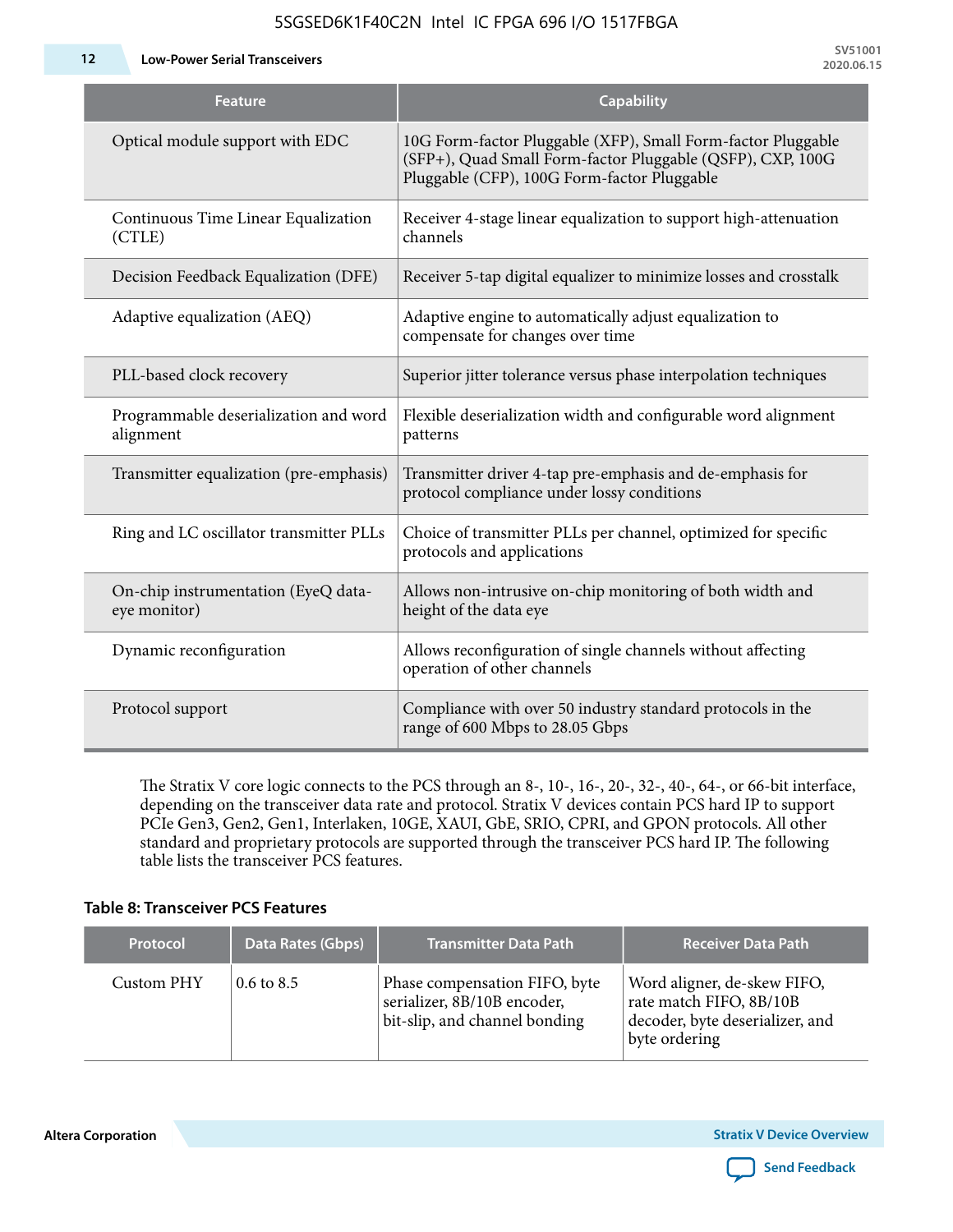#### 5SGSED6K1F40C2N Intel IC FPGA 696 I/O 1517FBGA

**SV51001**

#### **2020.06.15 PCIe Gen3, Gen2, and Gen1 Hard IP (Embedded HardCopy Block) 13**

| Protocol                         | <b>Data Rates (Gbps)</b> | <b>Transmitter Data Path</b>                                                                           | <b>Receiver Data Path</b>                                                                                                               |  |  |
|----------------------------------|--------------------------|--------------------------------------------------------------------------------------------------------|-----------------------------------------------------------------------------------------------------------------------------------------|--|--|
| Custom 10G<br><b>PHY</b>         | 9.98 to 14.1             | TX FIFO, gear box, and bit-slip                                                                        | RX FIFO and gear box                                                                                                                    |  |  |
| x1, x4, x8 PCIe<br>Gen1 and Gen2 | 2.5 and 5.0              | Same as custom PHY plus PIPE<br>2.0 interface to core logic                                            | Same as custom PHY plus<br>PIPE 2.0 interface to core logic                                                                             |  |  |
| x1, x4, x8 PCIe<br>Gen3          | 8                        | Phase compensation FIFO,<br>encoder, scrambler, gear box, and<br>bit-slip                              | Block synchronization, rate<br>match FIFO, decoder,<br>de-scrambler, and phase<br>compensation FIFO                                     |  |  |
| 10G Ethernet                     | 10.3125                  | TX FIFO, 64/66 encoder,<br>scrambler, and gear box                                                     | RX FIFO, 64/66 decoder,<br>de-scrambler, block synchro-<br>nization, and gear box                                                       |  |  |
| Interlaken                       | 4.9 to 14.1              | TX FIFO, frame generator,<br>CRC-32 generator, scrambler,<br>disparity generator, and gear box         | RX FIFO, frame generator,<br>CRC-32 checker, frame<br>decoder, descrambler,<br>disparity checker, block<br>synchronization, and gearbox |  |  |
| OTN 40 and                       | $(4+1)$ x 11.3           | TX FIFO, channel bonding, and                                                                          | RX FIFO, lane deskew, and                                                                                                               |  |  |
| 100                              | $(10+1)$ x 11.3          | byte serializer                                                                                        | byte de-serializer                                                                                                                      |  |  |
| GbE                              | 1.25                     | Same as custom PHY plus GbE<br>state machine                                                           | Same as custom PHY plus<br>GbE state machine                                                                                            |  |  |
| <b>XAUI</b>                      | 3.125 to 4.25            | Same as custom PHY plus XAUI<br>state machine for bonding four<br>channels                             | Same as custom PHY plus<br>XAUI state machine for re-<br>aligning four channels                                                         |  |  |
| <b>SRIO</b>                      | 1.25 to 6.25             | Same as custom PHY plus SRIO<br>V2.1 compliant x2 and x4 channel SRIO V2.1 compliant x2 and<br>bonding | Same as custom PHY plus<br>x4 deskew state machine                                                                                      |  |  |
| <b>CPRI</b>                      | 0.6144 to 9.83           | Same as custom PHY plus TX<br>deterministic latency                                                    | Same as custom PHY plus RX<br>deterministic latency                                                                                     |  |  |
| <b>GPON</b>                      | 1.25, 2.5, and 10        | Same as custom PHY                                                                                     | Same as custom PHY                                                                                                                      |  |  |

# **PCIe Gen3, Gen2, and Gen1 Hard IP (Embedded HardCopy Block)**

Stratix V devices have PCIe hard IP designed for performance, ease-of-use, and increased functionality. The PCIe hard IP consists of the PCS, data link, and transaction layers. The PCIe hard IP supports Gen3, Gen2, and Gen1 end point and root port up to x8 lane configurations.

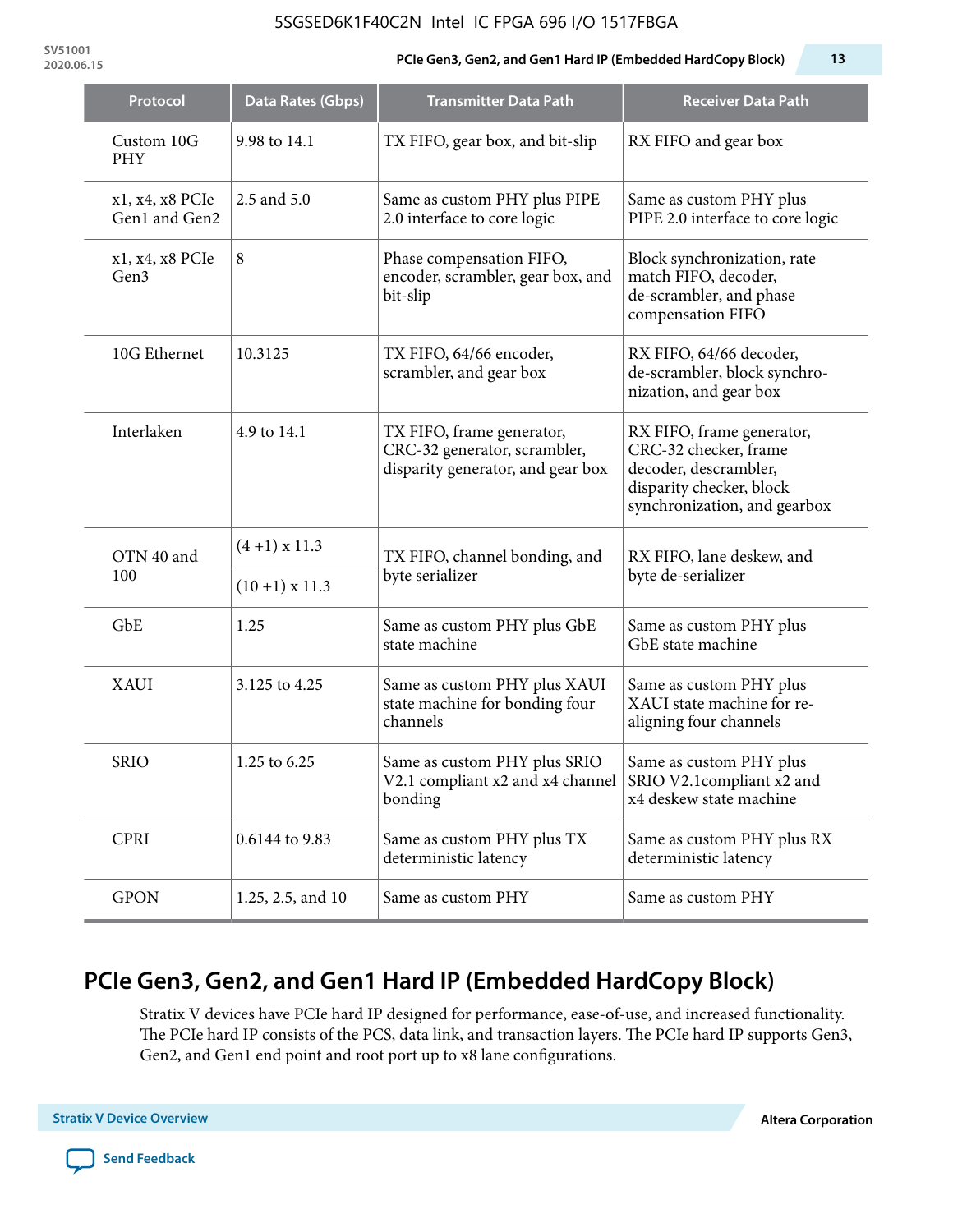#### **14 External Memory and GPIO**

The Stratix V PCIe hard IP operates independently from the core logic, which allows the PCIe link to wake up and complete link training in less than 100 ms while the Stratix V device completes loading the programming file for the rest of the FPGA. The PCIe hard IP also provides added functionality, which helps support emerging features such as Single Root I/O Virtualization (SR-IOV) or optional protocol extensions. In addition, the Stratix V device PCIe hard IP has improved end-to-end data path protection using ECC and enables device CvP.

In all Stratix V devices, the primary PCIe hard IP that supports CvP is always in the bottom left corner of the device (IOBANK\_B0L) when viewing the die from the top.

### **External Memory and GPIO**

Each Stratix V I/O block has a hard FIFO that improves the resynchronization margin as data is transferred from the external memory to the FPGA.

The hard FIFO also lowers PHY latency, resulting in higher random access performance. GPIOs include on-chip dynamic termination to reduce the number of external components and minimize reflections. On-package decoupling capacitors suppress noise on the power lines, which reduce noise coupling into the I/Os. Memory banks are isolated to prevent core noise from coupling to the output, thus reducing jitter and providing optimal signal integrity.

The external memory interface block uses advanced calibration algorithms to compensate for process, voltage and temperature (PVT) variations in the FPGA and external memory components. The advanced algorithms ensure maximum bandwidth and a robust timing margin across all conditions. Stratix V devices deliver a complete memory solution with the High Performance Memory Controller II (HPMC II) and UniPHY MegaCore® IP that simplifies a design for today's advanced memory modules. The following table lists external memory interface block performance.

| Interface         | Performance (MHz) |
|-------------------|-------------------|
| DDR3              | 933               |
| DDR <sub>2</sub>  | 400               |
| QDR II            | 350               |
| $QDR II+$         | 550               |
| <b>RLDRAM II</b>  | 533               |
| <b>RLDRAM III</b> | 800               |

#### **Table 9: External Memory Interface Performance**

The specifications listed in this table are performance targets. For a current achievable performance, use the *External Memory Interface Spec Estimator*.

#### **Related Information**

**[External Memory Interface Spec Estimator](http://www.altera.com/technology/memory/estimator/mem-emif-index.html)**

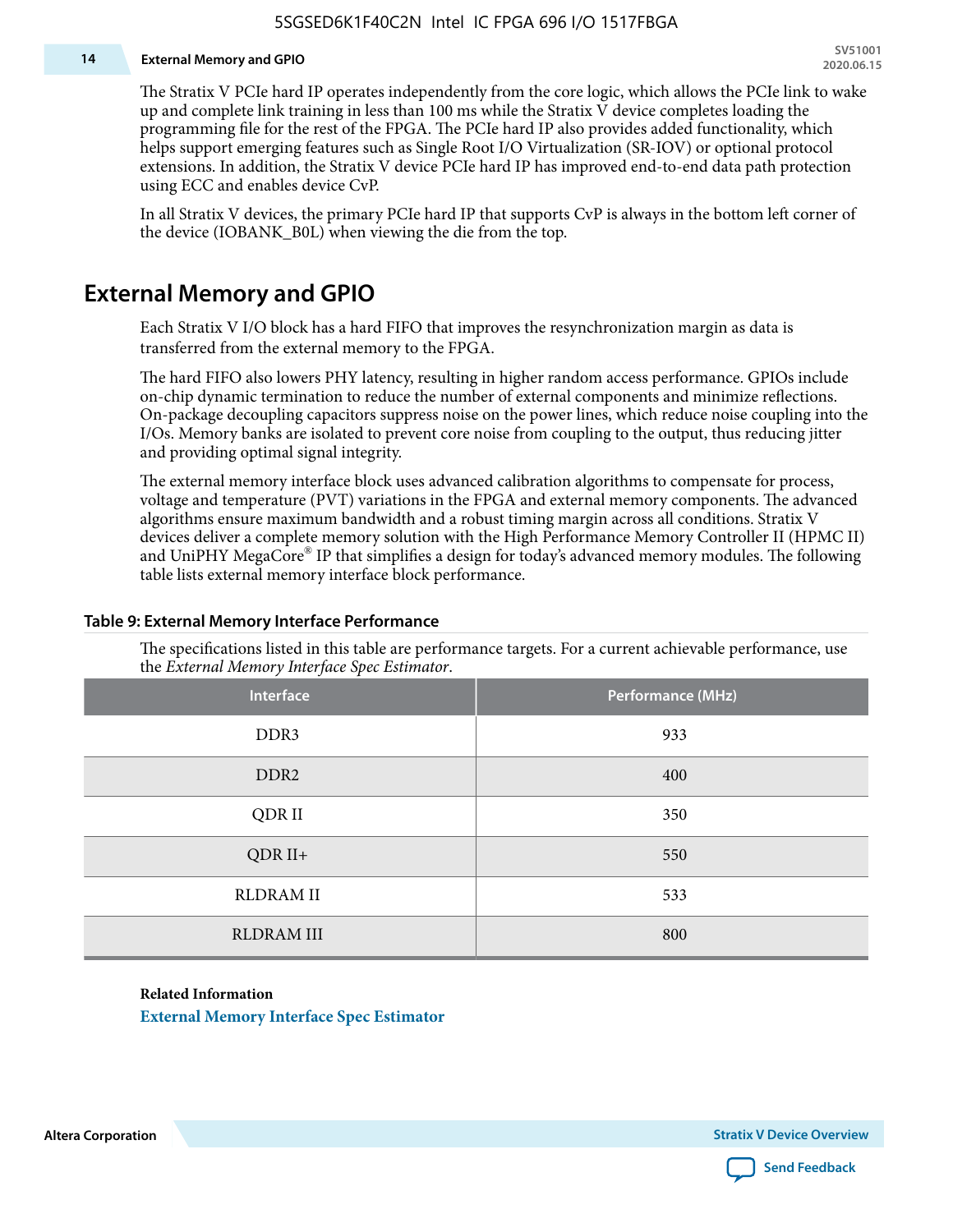## **Adaptive Logic Module**

Stratix V devices use an improved ALM to implement logic functions more efficiently. The Stratix V ALM has eight inputs with a fracturable look-up table (LUT), two dedicated embedded adders, and four dedicated registers.

The Stratix V ALM has the following enhancements:

- Packs 6% more logic when compared with the ALM found in Stratix IV devices.
- Implements select 7-input LUT-based functions, all 6-input logic functions, and two independent functions consisting of smaller LUT sizes (such as two independent 4-input LUTs) to optimize core usage.
- Adds more registers (four registers per 8-input fracturable LUT). More registers allow Stratix V devices to maximize core performance at a higher core logic usage and provides easier timing closure for register-rich and heavily pipelined designs.

The Quartus II software leverages the Stratix V ALM logic structure to deliver the highest performance, optimal logic usage, and lowest compile times. The Quartus II software simplifies design re-use because it automatically maps legacy Stratix designs into the new Stratix V ALM architecture.

## **Clocking**

The Stratix V device core clock network is designed to support 800-MHz fabric operations and 1,066-MHz and 1,600-Mbps external memory interfaces.

The clock network architecture is based on Altera's proven global, quadrant, and peripheral clock structure, which is supported by dedicated clock input pins and fractional clock synthesis PLLs. The Quartus II software identifies all unused sections of the clock network and powers them down, which reduces power consumption.

### **Fractional PLL**

Stratix V devices contain up to 32 fractional PLLs.

You can use the fractional PLLs to reduce both the number of oscillators required on the board and the clock pins used in the FPGA by synthesizing multiple clock frequencies from a single reference clock source. In addition, you can use the fractional PLLs for clock network delay compensation, zero delay buffering, and transmitter clocking for transceivers. Fractional PLLs can be individually configured for integer mode or fractional mode with third-order delta-sigma modulation.

### **Embedded Memory**

Stratix V devices contain two types of embedded memory blocks: MLAB (640-bit) and M20K (20-Kbit). MLAB blocks are ideal for wide and shallow memories. M20K blocks are useful for supporting larger memory configurations and include ECC.

Both types of memory blocks operate up to 600 MHz and can be configured to be a single- or dual-port RAM, FIFO, ROM, or shift register. These memory blocks are flexible and support a number of memory configurations, as shown in the following table.

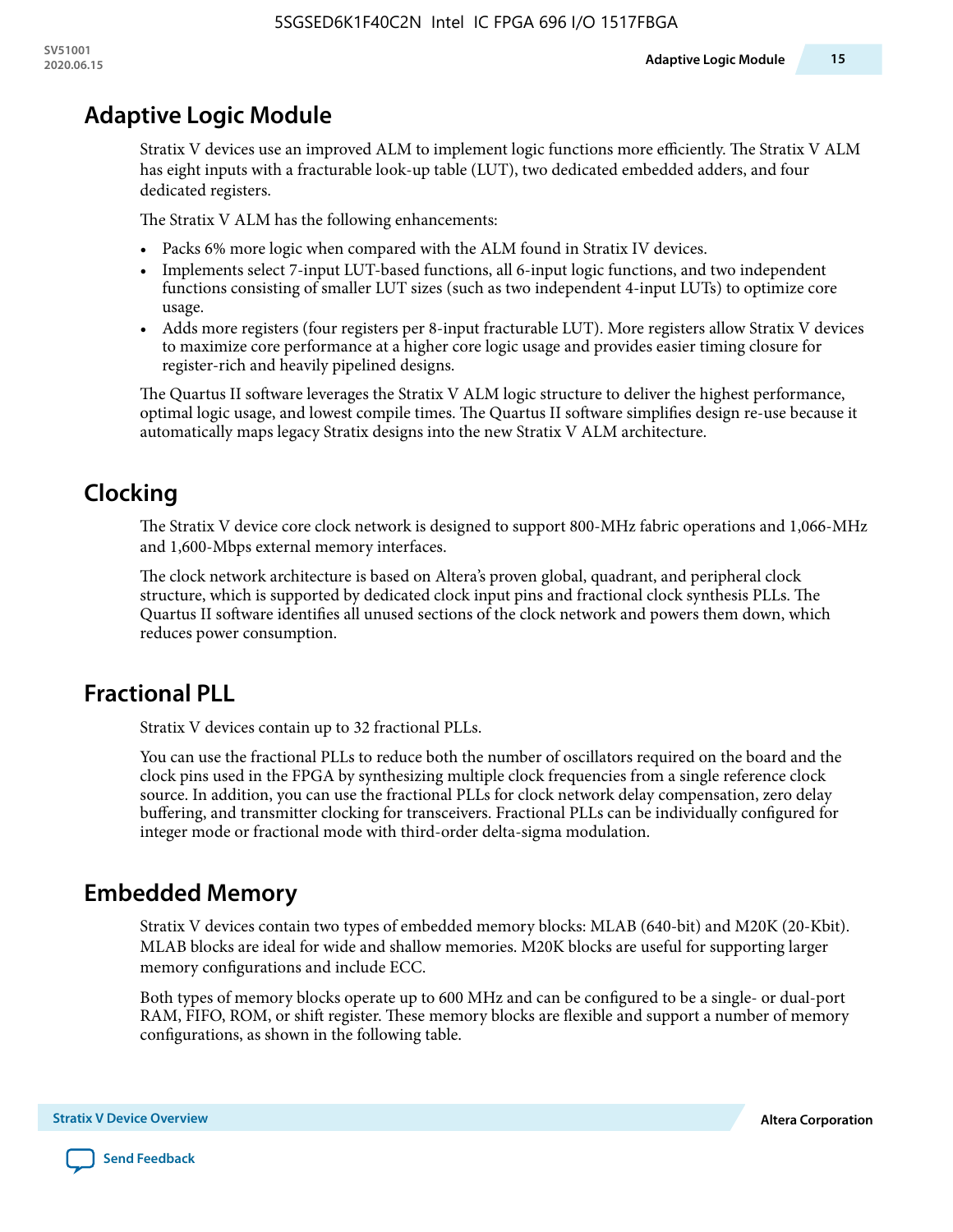#### **16 Variable Precision DSP Block**

**SV51001 2020.06.15**

#### **Table 10: Embedded Memory Block Configuration**

| MLAB (640 Bits) | M20K (20,480 Bits) |
|-----------------|--------------------|
|                 | 512x40             |
|                 | 1Kx20              |
| 32x20           | 2Kx10              |
| 64x10           | 4Kx5               |
|                 | 8Kx2               |
|                 | 16Kx1              |

The Quartus II software simplifies design re-use by automatically mapping memory blocks from legacy Stratix devices into the Stratix V memory architecture.

### **Variable Precision DSP Block**

Stratix V FPGAs feature the industry's first variable precision DSP block that you can configure to natively support signal processing with precision ranging from 9x9 to 36x36.

You can independently configure each DSP block at compile time as either a dual 18x18 multiply accumulate or a single 27x27 multiply accumulate. With a dedicated 64-bit cascade bus, you can cascade multiple variable precision DSP blocks to implement even higher precision DSP functions efficiently. The following table describes how variable precision is accommodated within a DSP block or by using multiple blocks.

# **Multiplier Size (bits) DSP Block Resources Expected Usage** 9x9 1/3 of variable precision DSP block Low precision fixed point  $18x18$  1/2 of variable precision DSP block 14 Medium precision fixed point 27x27 1 variable precision DSP block High precision fixed or single precision floating point 36x36 2 variable precision DSP blocks Very high precision fixed point

#### **Table 11: Variable Precision DSP Block Configurations**

Complex multiplication is common in DSP algorithms. One of the most popular applications of complex multipliers is the fast Fourier transform (FFT) algorithm, which increases precision requirements on only one side of the multiplier. The variable precision DSP block is designed to support the FFT algorithm with a proportional increase in DSP resources with precision growth. The following table lists complex multipli‐ cation with variable precision DSP blocks.

**Altera Corporation Stratix V Device Overview**

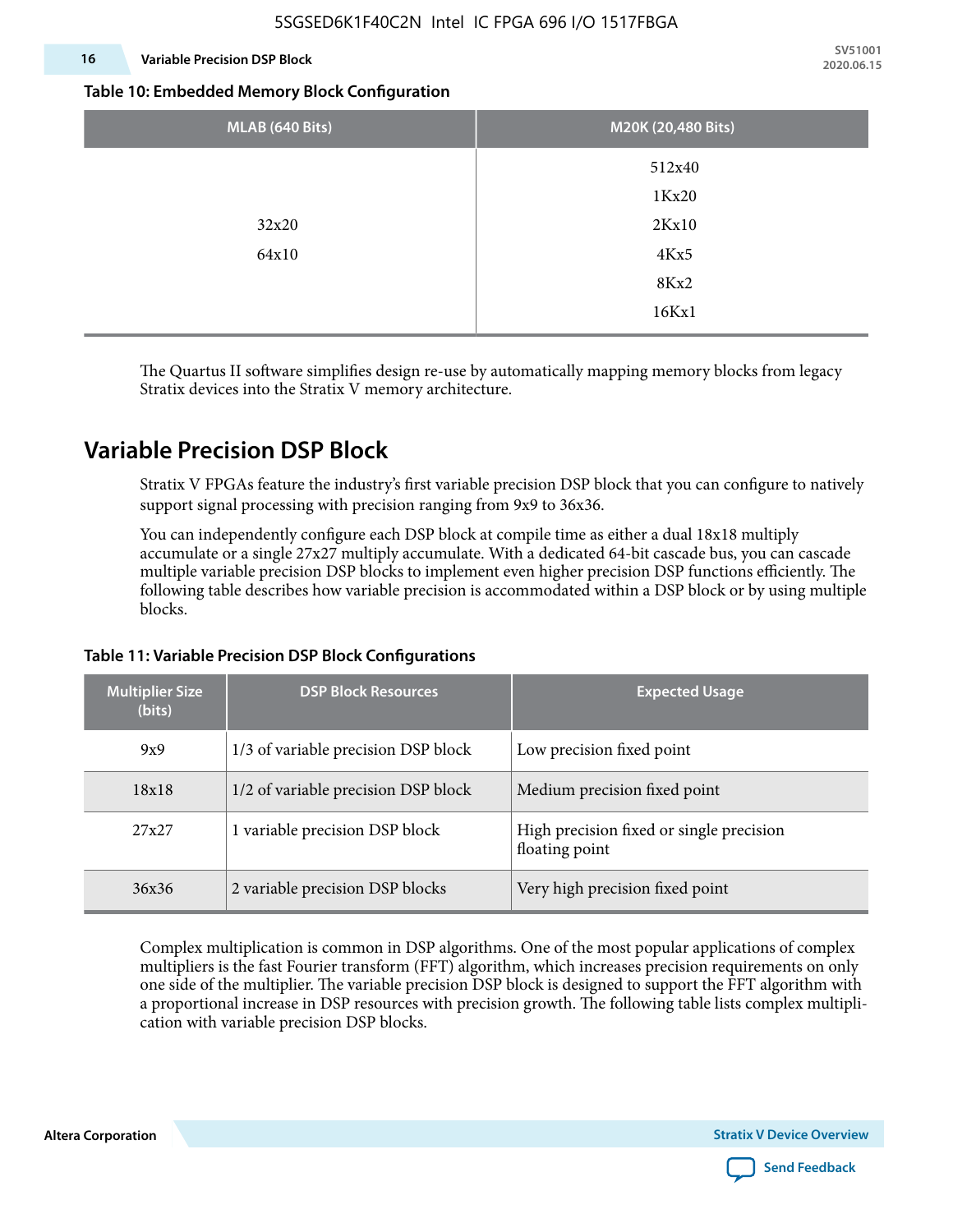| <b>Multiplier Size</b><br>(bits) | <b>DSP Block Resources</b>      | <b>Expected Usage</b>                     |
|----------------------------------|---------------------------------|-------------------------------------------|
| 18x18                            | 2 variable precision DSP blocks | Resource optimized FFTs                   |
| 18x25                            | 3 variable precision DSP blocks | Accommodate bit growth through FFT stages |
| 18x36                            | 4 variable precision DSP blocks | Highest precision FFT stages              |
| 27x27                            | 4 variable precision DSP blocks | Single precision floating point           |

#### **Table 12: Complex Multiplication with Variable Precision DSP Blocks**

For FFT applications with high dynamic range requirements, only the Altera $^\circ$  FFT MegaCore offers an option of single precision floating point implementation, with the resource usage and performance similar to high-precision fixed point implementations.

Other new features include:

- 64-bit accumulator, the largest in the industry
- Hard pre-adder, available in both 18- and 27-bit modes
- Cascaded output adders for efficient systolic FIR filters
- Internal coefficient register banks
- Enhanced independent multiplier operation
- Efficient support for single- and double-precision floating point arithmetic
- Ability to infer all the DSP block modes through HDL code using the Altera Complete Design Suite

The variable precision DSP block is ideal for higher bit precision in high-performance DSP applications. At the same time, the variable precision DSP block can efficiently support the many existing 18-bit DSP applications, such as high definition video processing and remote radio heads. Stratix V FPGAs, with the variable precision DSP block architecture, are the only FPGA family that can efficiently support many different precision levels, up to and including floating point implementations. This flexibility results in increased system performance, reduced power consumption, and reduced architecture constraints for system algorithm designers.

### **Power Management**

Stratix V devices leverage FPGA architectural features and process technology advancements to reduce total power consumption by up to 30% when compared with Stratix IV devices at the same performance level.

Stratix V devices continue to provide programmable power technology, introduced in earlier generations of Stratix FPGA families. The Quartus II software PowerPlay feature identifies critical timing paths in a design and biases core logic in that path for high performance. PowerPlay also identifies non-critical timing paths and biases core logic in that path for low power instead of high performance. PowerPlay automatically biases core logic to meet performance and optimize power consumption.

Additionally, Stratix V devices have a number of hard IP blocks that reduce logic resources and deliver substantial power savings when compared with soft implementations. The list includes PCIe Gen1/Gen2/ Gen3, Interlaken PCS, hard I/O FIFOs, and transceivers. Hard IP blocks consume up to 50% less power than equivalent soft implementations.

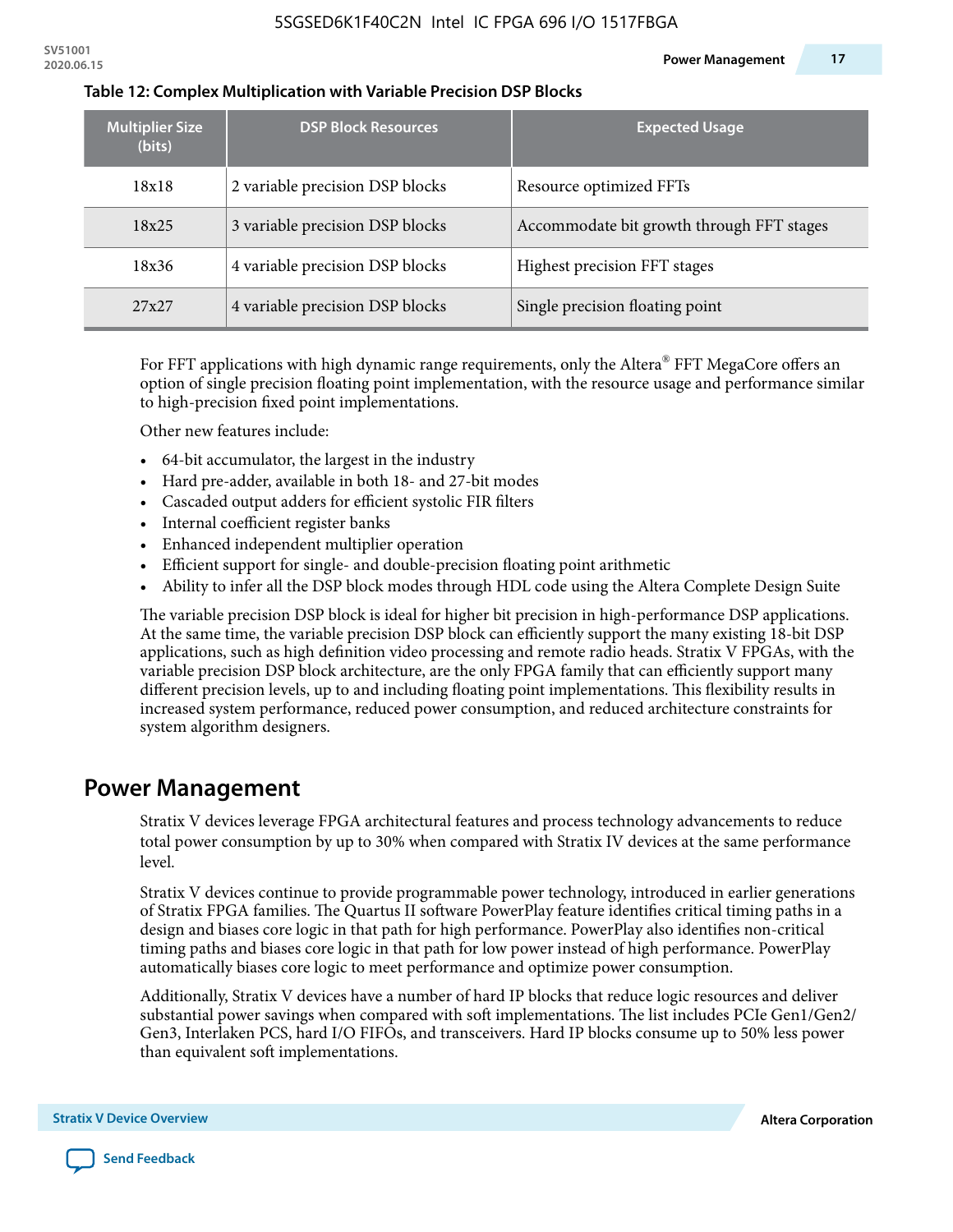#### **18 Incremental Compilation**

Stratix V transceivers are designed for power efficiency. The transceiver channels consume 50% less power than Stratix IV FPGAs. The transceiver PMA consumes approximately 90 mW at 6.5 Gbps and 170 mW at 12.5 Gbps.

### **Incremental Compilation**

The Quartus II software incremental compilation feature reduces compilation time by up to 70% and preserves performance to ease timing closure.

Incremental compilation supports top-down, bottom-up, and team-based design flows. Incremental compilation facilitates modular hierarchical and team-based design flows where a team of designers work in parallel on a design. Different designers or IP providers can develop and optimize different blocks of the design independently, which you can then import into the top-level project.

### **Enhanced Configuration and CvP**

Stratix V device configuration is enhanced for ease-of-use, speed, and cost.

Stratix V devices support a new 4-bit bus active serial mode (ASx4). ASx4 supports up to a 400Mbps data rate using small low-cost quad interface Flash devices. ASx4 mode is easy to use and offers an ideal balance between cost and speed. Finally, the fast passive parallel (FPP) interface is enhanced to support 8-, 16-, and 32-bit data widths to meet a wide range of performance and cost goals.

You can configure Stratix V FPGAs using CvP with PCIe. CvP with PCIe divides the configuration process into two parts: the PCIe hard IP and periphery and the core logic fabric. CvP uses a much smaller amount of external memory (flash or ROM) because CvP has to store only the configuration file for the PCIe hard IP and periphery. The 100-ms power-up to active time (for PCIe) is much easier to achieve when only the PCIe hard IP and periphery are loaded. After the PCIe hard IP and periphery are loaded and the root port is booted up, application software running on the root port can send the configuration file for the FPGA fabric across the PCIe link where the file is loaded into the FPGA. The FPGA is then fully configured and functional.

The following table lists the configuration modes available for Stratix V devices.

| <b>Mode</b>                           | <b>Fast or</b><br><b>Slow POR</b> | Compres-<br>sion | <b>Encryption</b> | <b>Remote</b><br><b>Update</b> | Data Width | <b>Max Clock</b><br>Rate (MHz) | <b>Max Data Rate</b><br>(Mbps) |
|---------------------------------------|-----------------------------------|------------------|-------------------|--------------------------------|------------|--------------------------------|--------------------------------|
| <b>Active Serial</b><br>(AS)          | Yes                               | Yes              | Yes               | Yes                            | 1,4        | 100                            | 400                            |
| Passive Serial<br>(PS)                | Yes                               | <b>Yes</b>       | Yes               |                                | 1          | 125                            | 125                            |
| <b>Fast Passive</b><br>Parallel (FPP) | Yes                               | Yes              | Yes               | Yes $(14)$                     | 8, 16, 32  | $125^{(15)}$                   | 3,000                          |

#### **Table 13: Configuration Modes for Stratix V Devices**

**Altera Corporation Stratix V Device Overview**



<sup>(14)</sup> Remote update support with the Parallel Flash Loader.

<sup>&</sup>lt;sup>(15)</sup> The maximum clock rate is 125 MHz for x8 and x16 FPP, but only 100 MHz for x32 FPP.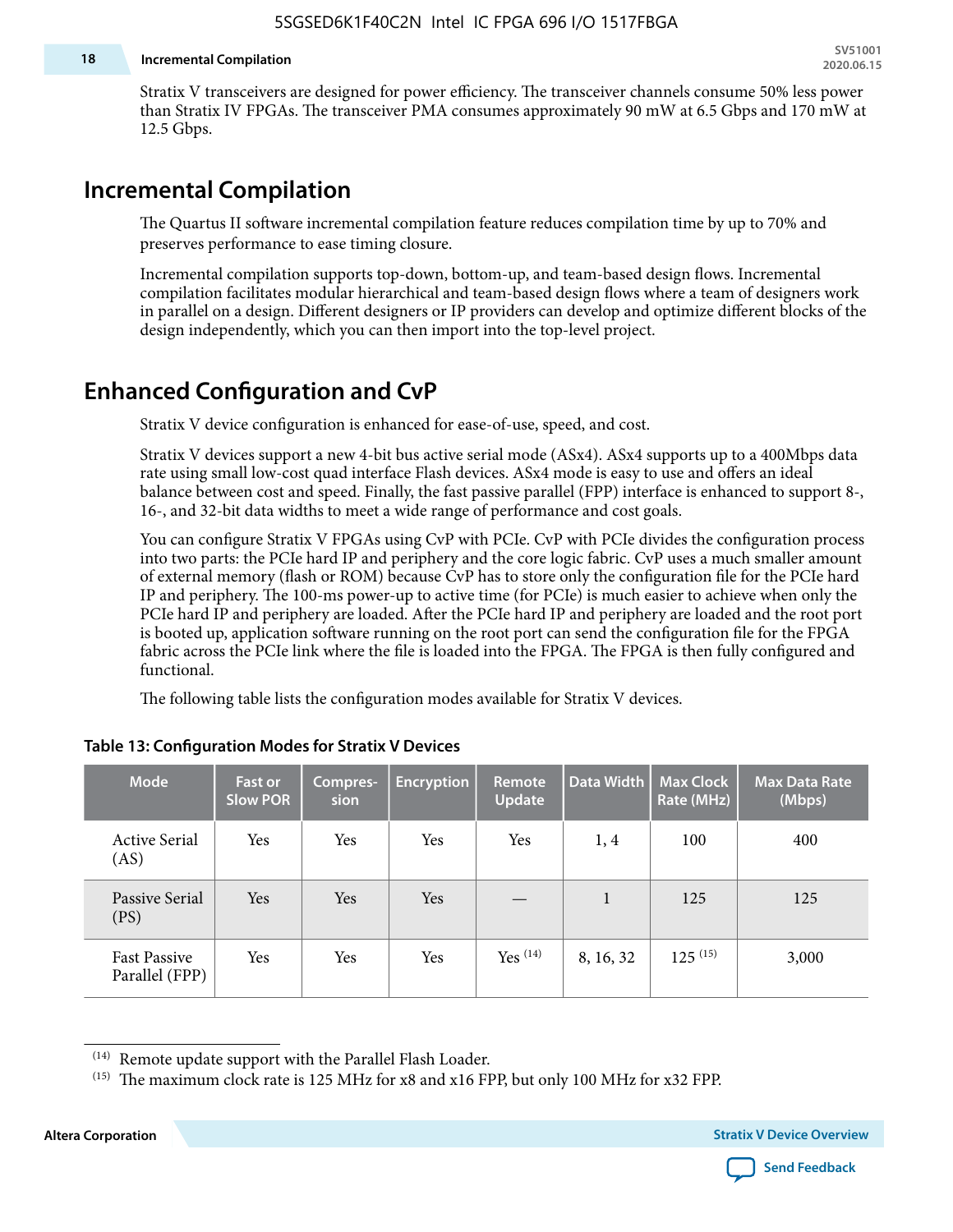| <b>Mode</b>                     | <b>Fast or</b><br><b>Slow POR</b> | Compres-<br>sion | <b>Encryption</b> | Remote<br>Update | Data Width | <b>Max Clock</b><br>Rate (MHz) | <b>Max Data Rate</b><br>(Mbps) |
|---------------------------------|-----------------------------------|------------------|-------------------|------------------|------------|--------------------------------|--------------------------------|
| CvP                             |                                   |                  | Yes               | Yes              | 1, 2, 4, 8 |                                | 3,000                          |
| Partial<br>Reconfigura-<br>tion |                                   |                  | Yes               | Yes              | 16         | 125                            | 2,000                          |
| <b>JTAG</b>                     |                                   |                  |                   |                  |            | 33                             | 33                             |

### **Partial Reconfiguration**

Partial reconfiguration allows you to reconfigure part of the FPGA while other sections continue to operate.

This capability is required in systems where uptime is critical because partial reconfiguration allows you to make updates or adjust functionality without disrupting services. While lowering power and cost, partial reconfiguration also increases the effective logic density by removing the necessity to place FPGA functions that do not operate simultaneously. Instead, you can store these functions in external memory and load them as required. This capability reduces the size of the FPGA by allowing multiple applications on a single FPGA, saving board space and reducing power.

You no longer need to know all the details of the FPGA architecture to perform partial reconfiguration. Altera simplifies the process by extending the power of incremental compilation used in earlier versions of the Quartus II software.

Partial reconfiguration is supported in the following configurations:

- Partial reconfiguration through the FPP x16 I/O interface
- CvP
- Soft internal core, such as the Nios® II processor.

### **Automatic Single Event Upset Error Detection and Correction**

Stratix V devices offer single event upset (SEU) error detection and correction circuitry that is robust and easy to use.

The correction circuitry includes protection for configuration RAM (CRAM) programming bits and user memories. The CRAM is protected by a continuously running cyclical redundancy check (CRC) error detection circuit with integrated ECC that automatically corrects one or double-adjacent bit errors and detects higher order multi-bit errors. When more than two errors occur, correction is available through a core programming file reload that refreshes a design while the FPGA is operating.

The physical layout of the FPGA is optimized to make the majority of multi-bit upsets appear as independent single- or double-adjacent bit errors, which are automatically corrected by the integrated CRAM ECC circuitry. In addition to the CRAM protection in Stratix V devices, user memories include integrated ECC circuitry and are layout-optimized to enable error detection of 3-bit errors and correction for 2-bit errors.

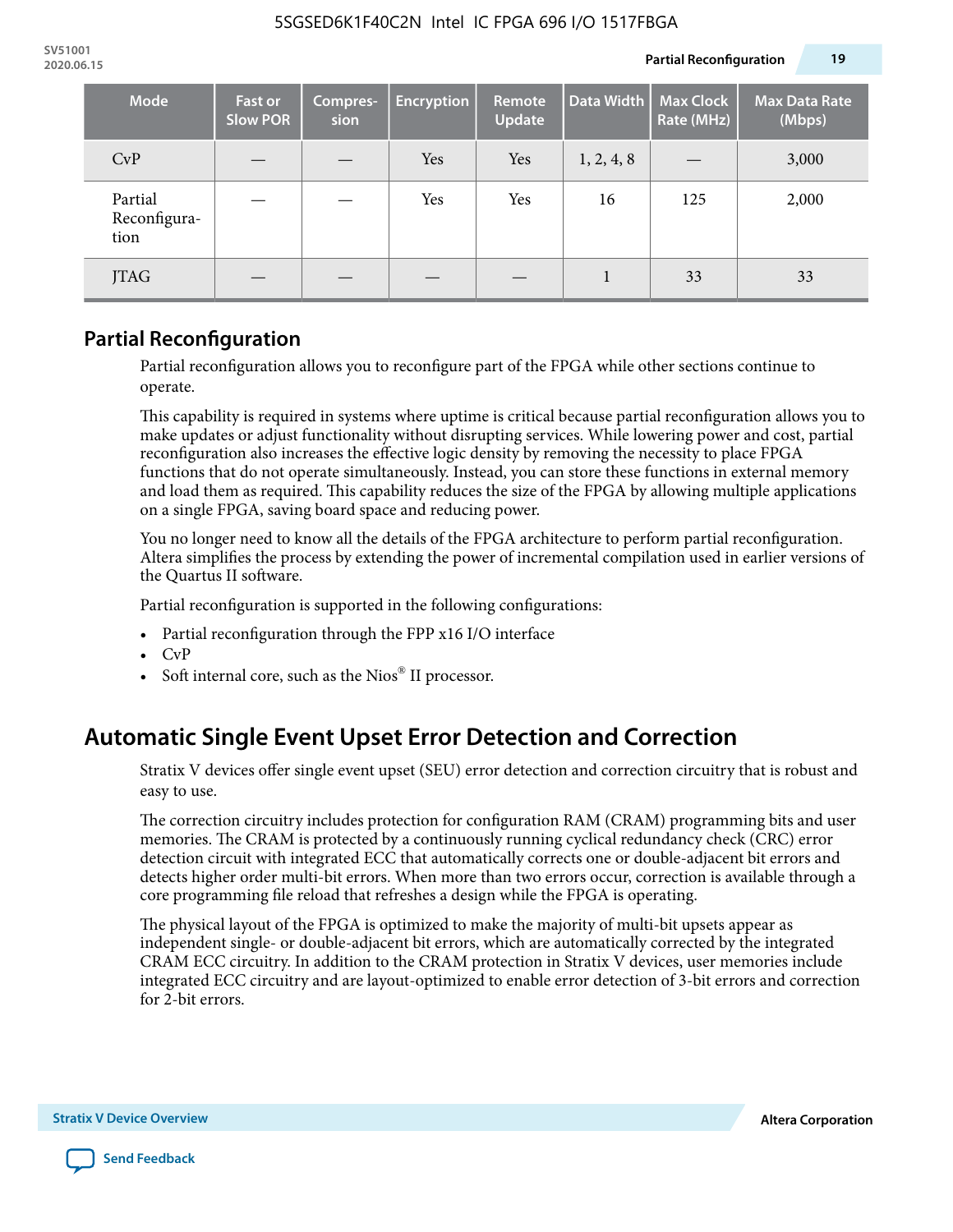### **HardCopy V Devices**

HardCopy V ASICs offer the lowest risk and lowest total cost in ASIC designs with embedded high-speed transceivers. You can prototype and debug with Stratix V FPGAs, then use HardCopy V ASICs for volume production. The proven turnkey process creates a functionally equivalent HardCopy V ASIC with or without embedded transceivers to meet all timing constraints in as little as 12 weeks.

The powerful combination of Stratix V FPGAs and HardCopy V ASICs can help you meet your design requirements. Whether you plan for ASIC production and require the lowest-risk, lowest-cost path from specification to production or require a cost reduction path for your FPGA-based systems, Altera provides the optimal solution for power, performance, and device bandwidth.

### **Ordering Information**

This section describes ordering information for Stratix V GT, GX, GS, and E devices.

The following figure shows the ordering codes for Stratix V devices.

**Altera Corporation** 

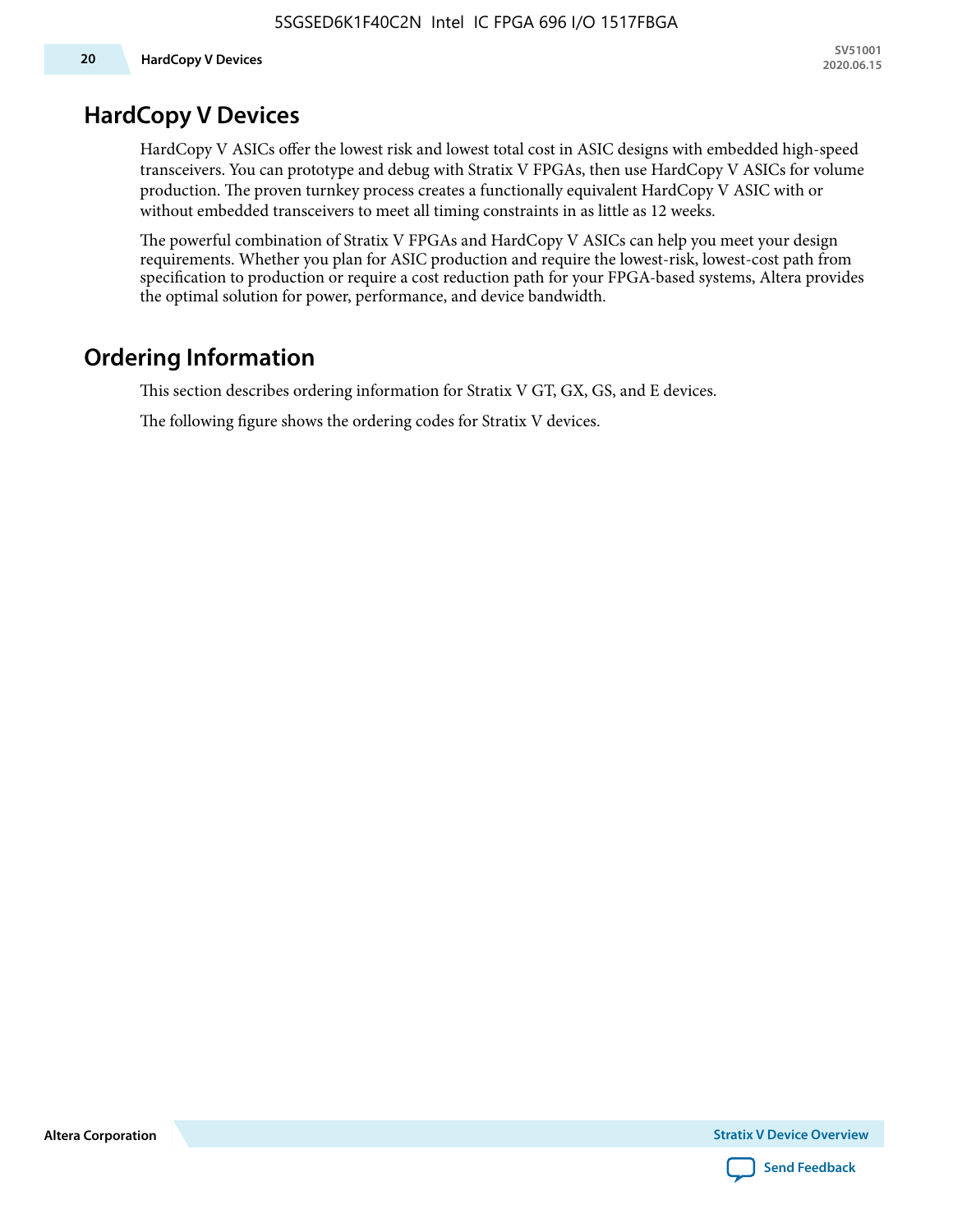#### **Figure 2: Ordering Information for Stratix V Devices**



(1) Stratix V mainstream "M" devices have exactly one instantiation of PCI Express hard IP. Extended "E" devices have either two or four instantiations of PCI Express hard IP, depending on the device and package combination. For non-transceiver Stratix V devices, this character does not appear in the part number.

(2) You can select one or two of these options, or you can ignore these options. (3) YY parts can support transceiver operations up to 10.3125 Gbps.

(4) Contact Intel for availability.

# **Document Revision History**

| <b>Document</b><br><b>Version</b> | <b>Changes</b>                                                                                                                                            |
|-----------------------------------|-----------------------------------------------------------------------------------------------------------------------------------------------------------|
| 2020.06.15                        | Updated Figure: Ordering Information for Stratix V Devices:<br>• Added the RoHS ordering information.<br>• Removed "ES" from the list of optional suffix. |

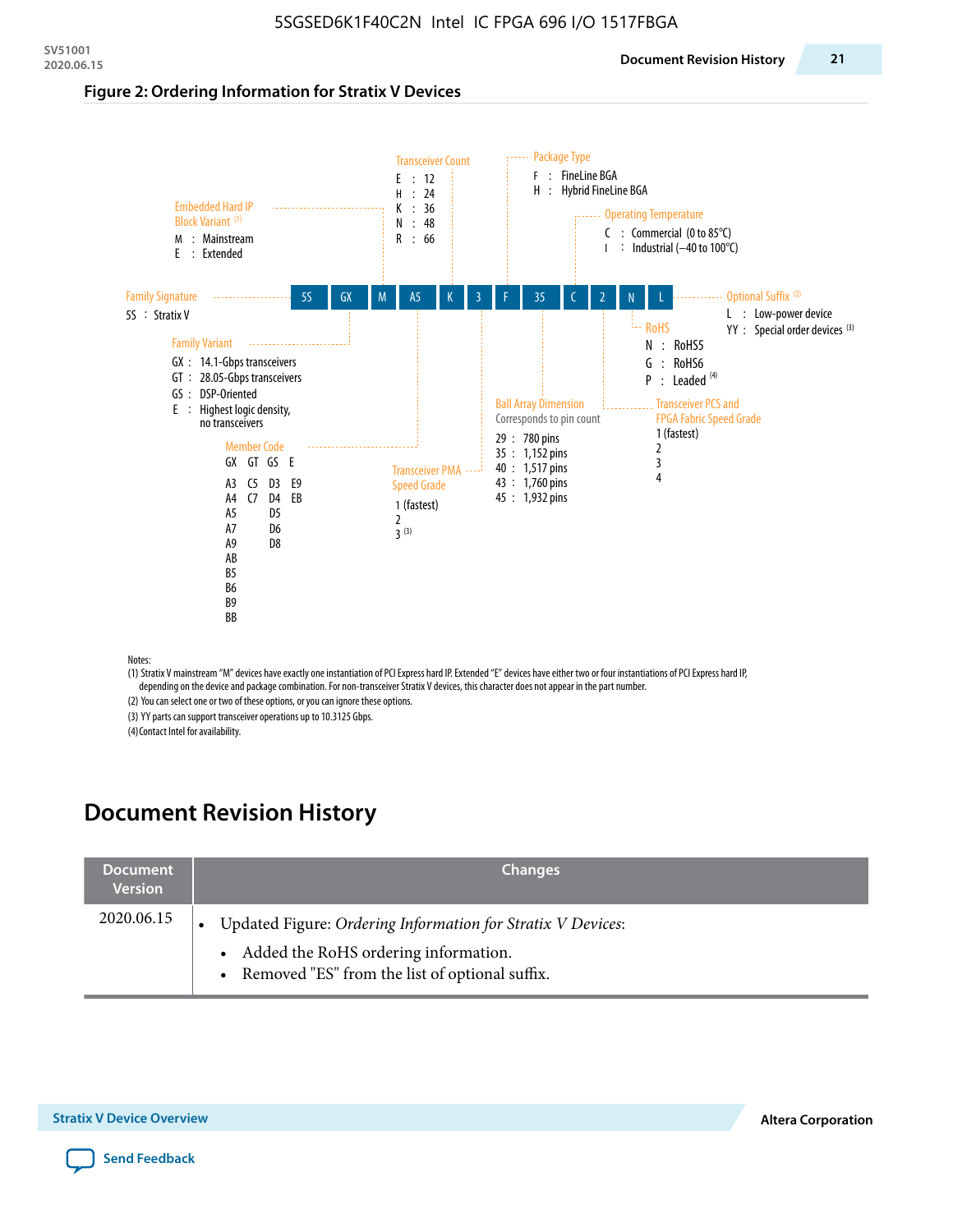#### **22 Document Revision History**

**SV51001 2020.06.15**

### **Table 14: Document Revision History**

| <b>Date</b>   | <b>Version</b> | <b>Changes Made</b>                                                                                                                                                                                                                                                                                                                                                                                                                                                                                                                                                                |
|---------------|----------------|------------------------------------------------------------------------------------------------------------------------------------------------------------------------------------------------------------------------------------------------------------------------------------------------------------------------------------------------------------------------------------------------------------------------------------------------------------------------------------------------------------------------------------------------------------------------------------|
| October 2015  | 2015.10.01     | Changed heading in the "Ordering Information for Stratix V<br>Devices" figure to "Embedded Hard IP Block Variant".                                                                                                                                                                                                                                                                                                                                                                                                                                                                 |
| January 2015  | 2015.01.15     | Added ALM counts and device package sizes to the four<br>device family features tables.<br>In the "Stratix V GX Device Features" table, changed the<br>$\bullet$<br>number of DDR3 SDRAM x72 DIMM Interfaces for the<br>5SGXA3 and 5SGXA4 devices to 6. Also added footnote<br>to this row.<br>Deleted listings for 40GBASE-R and 100GBASE-R<br>Ethernet from the "Transceiver PCS Features" table in the<br>"Low-Power Serial Transceivers" section.<br>Added YY code to the Optional Suffix category in the<br>$\bullet$<br>"Ordering Information for Stratix V Devices" figure. |
| April 2014    | 2014.04.08     | Updated "Variable precision DSP blocks" section of the<br>"Features Summary" table to 600 MHz performance.                                                                                                                                                                                                                                                                                                                                                                                                                                                                         |
| April 2014    | 2014.04.03     | Updated GPIOs section of the "Features Summary" table<br>to 1.6 Gbps LVDS.<br>Changed clocking speed to 800 MHz in the "Features<br>Summary" and the "Clocking" sections.                                                                                                                                                                                                                                                                                                                                                                                                          |
| January 2014  | 2014.01.10     | Added link to Altera Product Selector in the "Stratix V<br>Family Plan" section.<br>Corrected DDR2 performance from 533 MHz to<br>$\bullet$<br>400 MHz.<br>Updated "Device Migration List Across All Stratix V<br>Device Variants" table.                                                                                                                                                                                                                                                                                                                                          |
| May 2013      | 2013.05.06     | Added link to the known document issues in the<br>$\bullet$<br>Knowledge Base.<br>Updated backplane support information.<br>Added a note about the number of I/Os to each table in<br>the "Stratix V Family Plan" section.<br>Updated the "Ordering Information for Stratix V<br>$\bullet$<br>Devices" figure.                                                                                                                                                                                                                                                                     |
| December 2012 | 3.1            | Updated Table 6 and Table 13.<br>Updated Figure 2.<br>$\bullet$                                                                                                                                                                                                                                                                                                                                                                                                                                                                                                                    |
| June 2012     | 3.0            | Converted chapter to stand-alone format and removed<br>from the Stratix V handbook.<br>Changed title of document to Stratix V Device Overview<br>$\bullet$<br>Updated Figure 1.<br>$\bullet$<br>Minor text edits.                                                                                                                                                                                                                                                                                                                                                                  |

**Altera Corporation** 

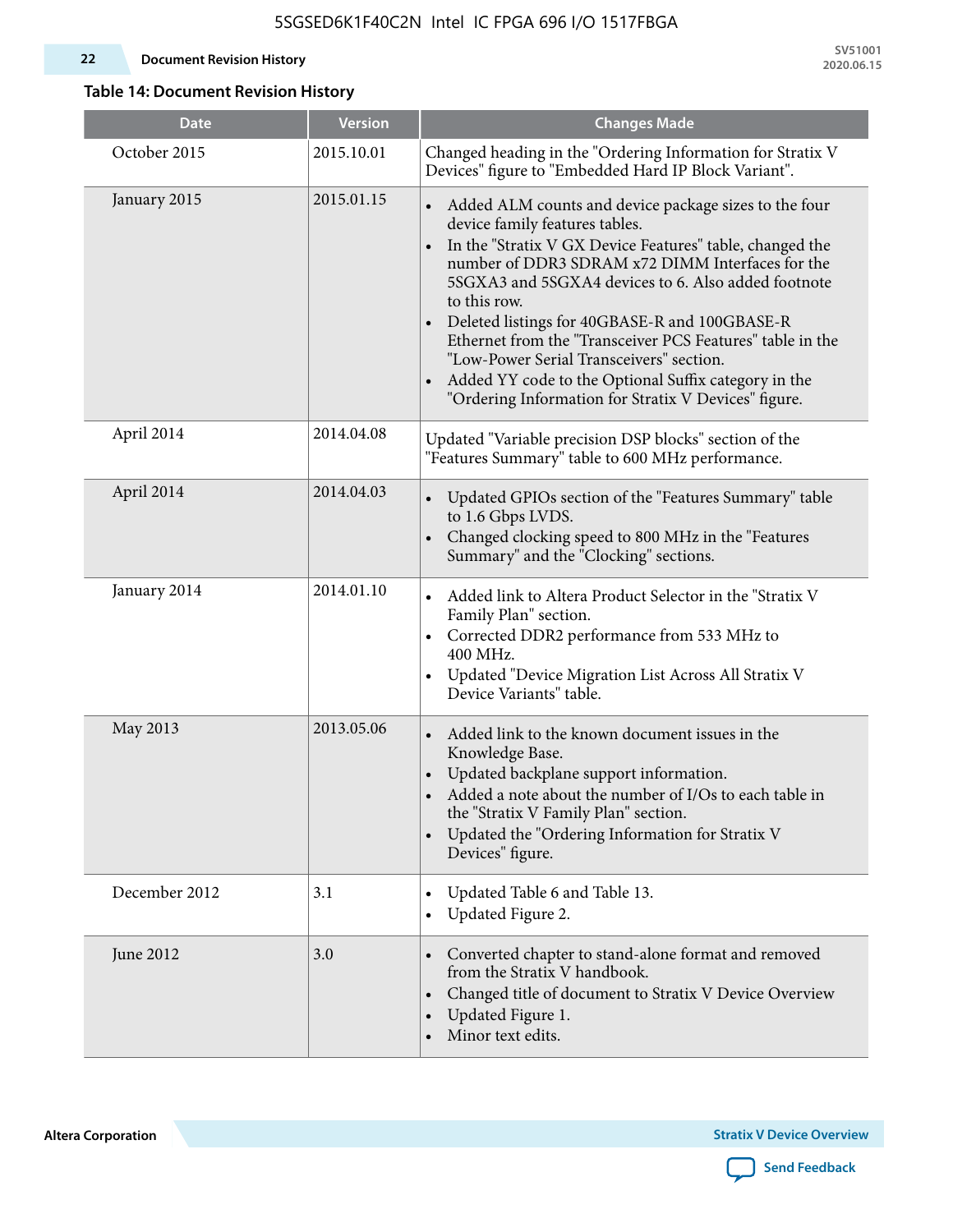**SV51001**

| <b>Date</b>    | <b>Version</b> | <b>Changes Made</b>                                                                                                                                                                                                                                 |
|----------------|----------------|-----------------------------------------------------------------------------------------------------------------------------------------------------------------------------------------------------------------------------------------------------|
| February 2012  | 2.3            | Updated Table 1-2, Table 1-3, Table 1-4, and Table 1-5.<br>Updated Figure 1-2.<br>$\bullet$<br>Updated "Automatic Single Event Upset Error Detection<br>and Correction" on page 18.<br>Minor text edits.                                            |
| December 2011  | 2.2            | Updated Table 1-2 and Table 1-3.                                                                                                                                                                                                                    |
| November 2011  | 2.1            | Changed Stratix V GT transceiver speed from 28 Gbps to<br>28.05 Gbps.<br>Updated Figure 1-2.<br>$\bullet$                                                                                                                                           |
| November 2011  | 2.0            | Revised Figure 1-2.<br>Updated Table 1-5.<br>Minor text edits.                                                                                                                                                                                      |
| September 2011 | 1.10           | Updated Table 1-2, Table 1-3, and Table 1-4.                                                                                                                                                                                                        |
| September 2011 | 1.9            | Updated Table 1–1, Table 1–2, Table 1–3, Table 1–4, and<br>Table $1-5$ .<br>Updated Figure 1-2.<br>Minor text edits.                                                                                                                                |
| June 2011      | 1.8            | Changed 800 MHz to 1,066 MHz for DDR3 in Table 1-8<br>and in text.                                                                                                                                                                                  |
| May 2011       | 1.7            | • For Stratix V GT devices, changed 14.1 Gbps to<br>12.5 Gbps.<br>Changed Configuration via PCIe to Configuration via<br>Protocol<br>Updated Table 1–1, Table 1–2, Table 1–3, Table 1–4,<br>Table 1-5, and Table 1-6.<br>Chapter moved to Volume 1. |
| January 2011   | 1.6            | Added Stratix V GS information.<br>Updated tables listing device features.<br>$\bullet$<br>Added device migration information.<br>$\bullet$<br>Updated 12.5-Gbps transceivers to 14.1-Gbps<br>transceivers                                          |
| December 2010  | 1.5            | Updated Table 1-1.                                                                                                                                                                                                                                  |
| December 2010  | 1.4            | Updated Table 1-1.<br>Updated Figure 1-2.<br>Converted to the new template.<br>Minor text edits.                                                                                                                                                    |

**Stratix V Device Overview Altera Corporation** 

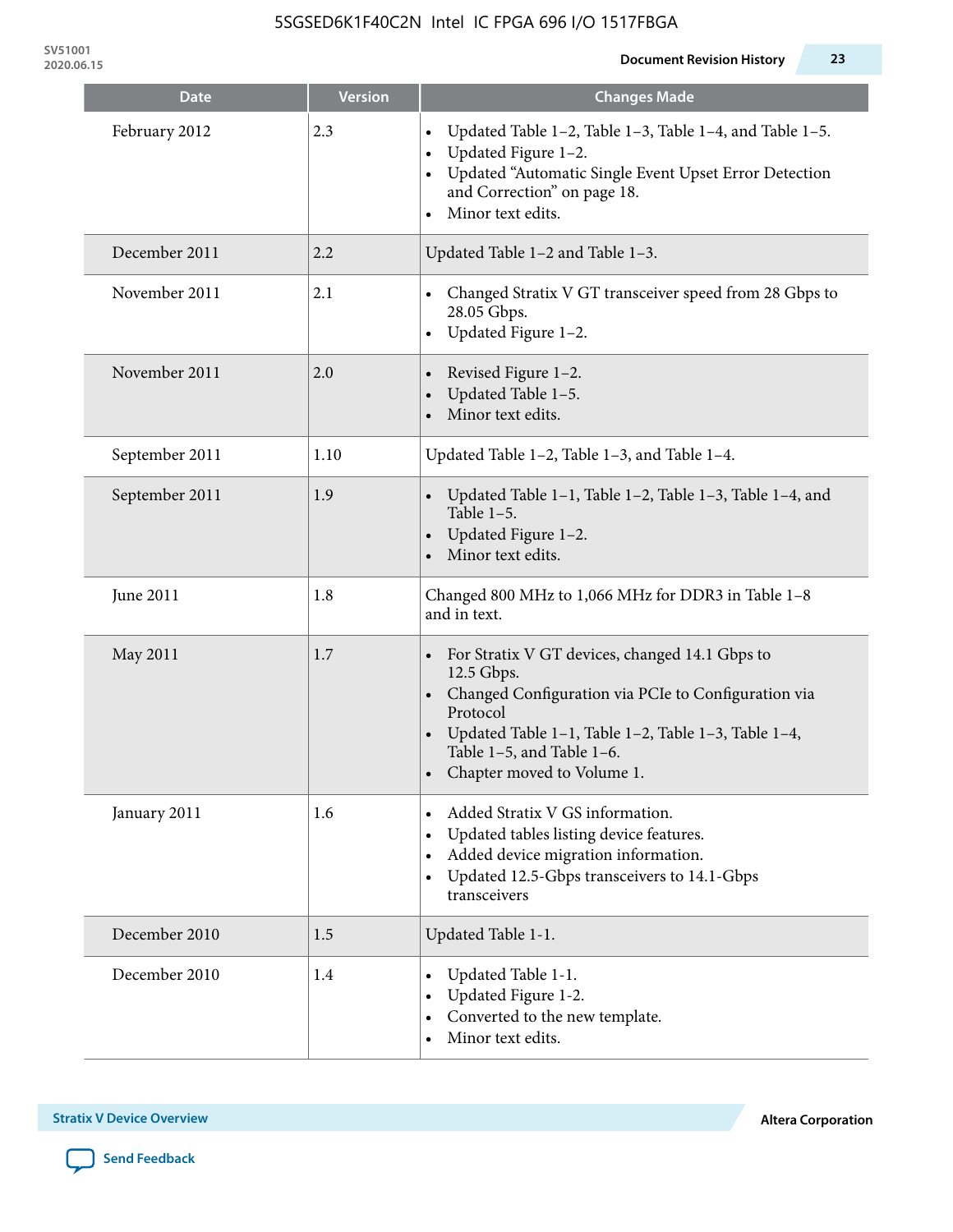### 5SGSED6K1F40C2N Intel IC FPGA 696 I/O 1517FBGA



**24 Document Revision History**

| <b>Date</b>      | <b>Version</b> | <b>Changes Made</b>                                                                                                                                                                                                                                                                                                                                                                             |
|------------------|----------------|-------------------------------------------------------------------------------------------------------------------------------------------------------------------------------------------------------------------------------------------------------------------------------------------------------------------------------------------------------------------------------------------------|
| <b>July 2010</b> | 1.3            | Updated Table 1-5                                                                                                                                                                                                                                                                                                                                                                               |
| <b>July 2010</b> | 1.2            | Updated "Features Summary" on page 1-2<br>Updated resource counts in Table 1-1 and Table 1-2<br>Removed "Interlaken PCS Hard IP" and "10G Ethernet<br>Hard IP"<br>Added "40G and 100G Ethernet Hard IP (Embedded<br>HardCopy Block)" on page 1-7<br>Added information about Configuration via PCIe<br>Added "Partial Reconfiguration" on page 1-12<br>Added "Ordering Information" on page 1-14 |
| May 2010         | 1.1            | Updated part numbers in Table $1-1$ and Table $1-2$                                                                                                                                                                                                                                                                                                                                             |
| April 2010       | 1.0            | Initial release                                                                                                                                                                                                                                                                                                                                                                                 |

**Altera Corporation**